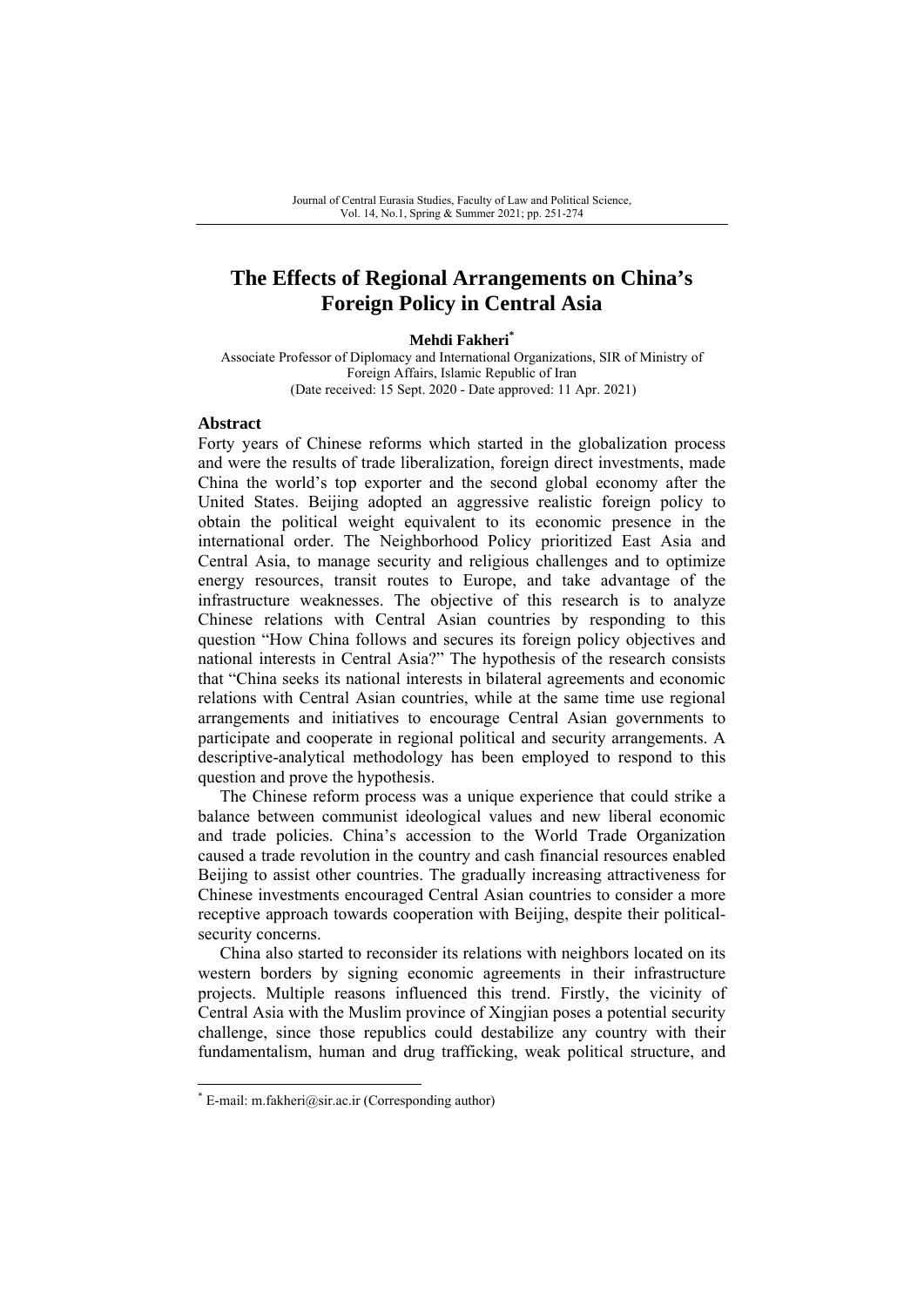corrupt politicians. For example, Tajikistan and Uzbekistan host the Taliban, Al-Qaida, and Daesh in their southern frontiers. The participation of 4000 Central Asians and 1000 Xingjian residents in Daesh operations and their return to their motherlands pose a serious regional threat. China has signed security agreements with all Central Asian countries in the  $21<sup>st</sup>$  century and its proposal to form a quadrilateral military alliance between Afghanistan, China, Pakistan, and Tajikistan among others are measures to have a secure environment in Central Asia.

Secondly, the Caspian Sea-rich energy resources could respond to the big Chinese thirst for oil and gas. In Xi Jinping's trip to four Central Asian countries in 2013, different agreements in the fields of oil, gas, coal, water, and electricity were signed and Chinese firms have invested an average of 10 B/USD\$ per year in oil projects in Kazakhstan and Turkmenistan and hydroelectricity in Tajikistan ever since.

Thirdly, the huge demands of investments and trades encouraged Central Asian countries to balance the Russian dominance through making partnerships with companies of other regions. Tajikistan and Kirghizstan could have access to the huge Chinese market because of their proximity to Western China. Beijing soon became Kirghiz's first trade partner and the landlocked undeveloped country got access to free see-through Karakoram expressway and Pakistan. Kazakhstan is China's biggest trade partner and has received a considerable amount of investments. Uzbekistan and Turkmenistan are far from Chinese borders and have their eyes on American and European companies. However, they have never rejected a Chinese proposal for the sake of economic security. Water distribution, electrification, energy, and health projects have a stabilizing effect on the regional economy.

At the same time, regional frameworks were used to create a suitable network for defense and security cooperation. Regional frameworks like the Conference on Interaction and Confidence Building Measures in Asia (CICA) and Shanghai Cooperation Organization (SCO) were either initiated or promoted by Beijing to secure its regional supremacy. Proposals and plans like "Procurement of Asian Security by Asians" in CICA are clear evidence of Beijing's intention to advocate an Asian framework on security with no accountability to Washington. The idea of an Asian defense and security identity has been presented by other leaders. Xi's desire for the establishment of an "Asian Security Operative Structure", Putin's quest for an "Increased Economic Integration", Rowhani request to "Adopt common position against unilateral and illegal acts of other countries" and Erdogan recommendation for a "More proactive ownership of CICA by member countries" show the determination of Asian leaders for a more independent approach in international arena and enhancement of regional cooperation. This trend strengthens even more Beijing's position to fight against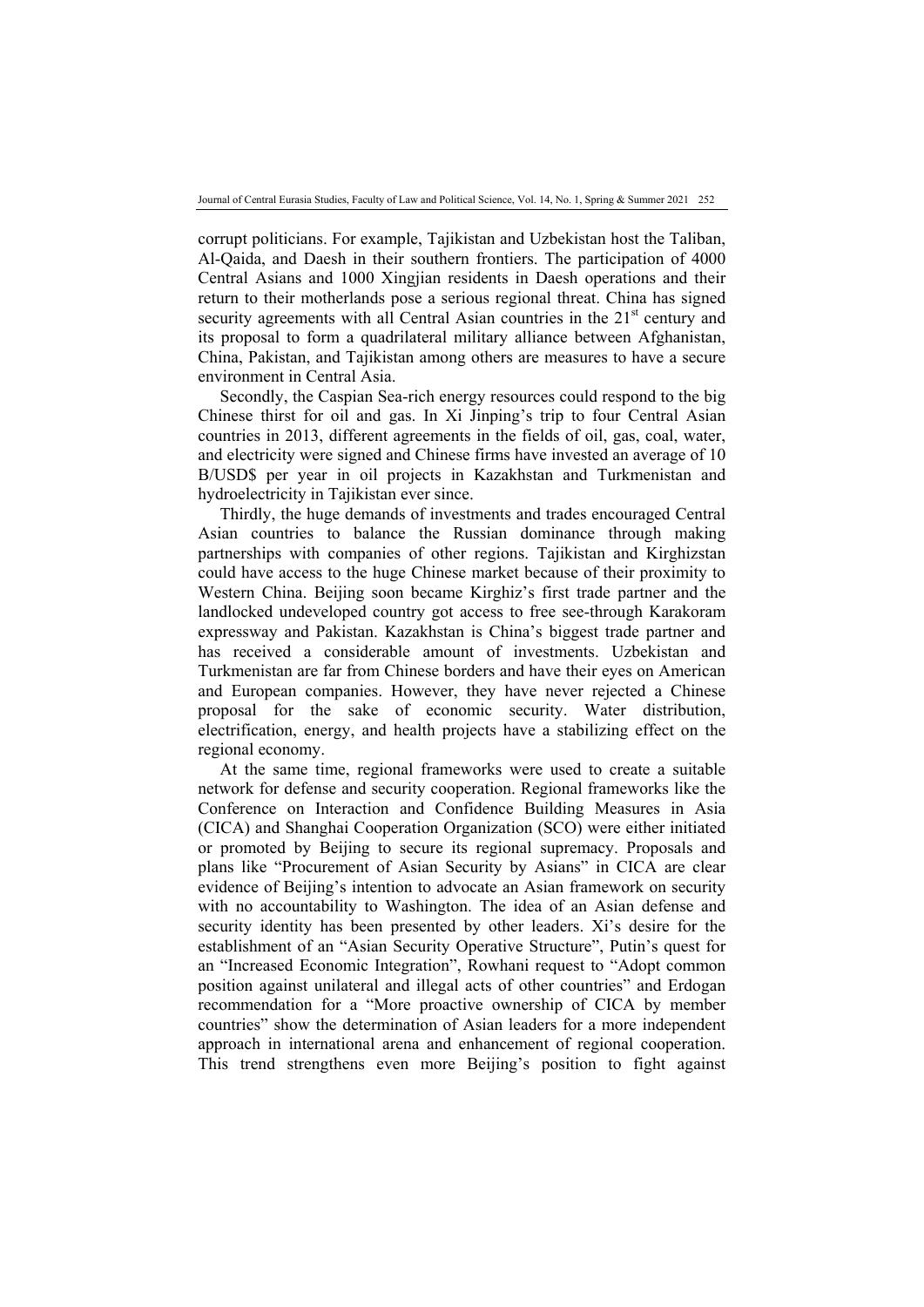extremism, separatism, and terrorism in Central Asia, making in this way its western borders safer and controlling Xingjian ethnic and religious unrest.

Shanghai Cooperation Organization (SCO) is another security mechanism with a strong presence in China. With more than 45% of the world population, 23% of world territory, 25% of world GDP, two permanent UN Security Council members, two energy suppliers, and three energy consumers, it could be considered as the most important Chinese-led international organizations. Established in 2001 and expanded in 2017 with the entry of two Asian nuclear powers, India and Pakistan, the SCO is distinguished from other security arrangements for its fight against extremism, separatism, and terrorism; whose only permanent body is the Anti-Terrorism Structure. Other subjects of importance are arms business; drug trafficking, immigration, and organized crime. The SCO doesn't intend to become a military block or even a security union, but rather an organization to contribute to regional peace and stability. The  $2<sup>nd</sup>$  priority of SCO is socio-economic development which is being pursued by China through big investments, infrastructure projects, and transport corridors. During the international financial crisis, SCO poorer countries received up to 10 B/USD\$ Chinese soft loans to finalize Russia, the Kazakhstan-Kirghizstan expressway, and the China-Kirghizstan-Uzbekistan railroad. The traditional ideological rivalry between Russia and China has been faded and both sides signed a 400 B/USD\$ contract of oil and gas supply by Russia to China for 30 years, enabling Moscow to breach American and European sanctions. It could be mentioned that the SCO is a division of labor between Beijing and Moscow, the first taking care of the economic and financial needs of members, while the second will be in charge of the security interests of member states. The recent accession of India puts it in a balancing position in SCO between China and Russia, taking part in events based on national interests.

In the economic field, the Belt and Road Initiative, Asian Infrastructure Investment Bank (AIIB), Silk Road Fund (SRF) are regional arrangements to persuade Central Asian countries to benefit from Chinese financial resources and know-how to respond to their development needs. The Belt and Road Initiative could not be realized without transit through historical routes of Central Asia towards Europe. The 6500 Km Caspian Transport Corridor, from China, Kazakhstan, Azerbaijan, and Georgia to Europe reduced the 60 days maritime travel to only 14 days land transport. Kazakhstan Strategy for 2050, Almati-Urumchi railroad and Kazakhstan access to the Chinese port of Lianyungang are projects of interest to Chinese companies. The Regional Comprehensive Economic Partnership (RCEP) is an effort to expand Chinese relations with its eastern neighbors, while Belt and Road Initiative is allocated to Central and West Asian partners. This is the way Chinese Guanxi helps the government to strike a balance between its bilateral and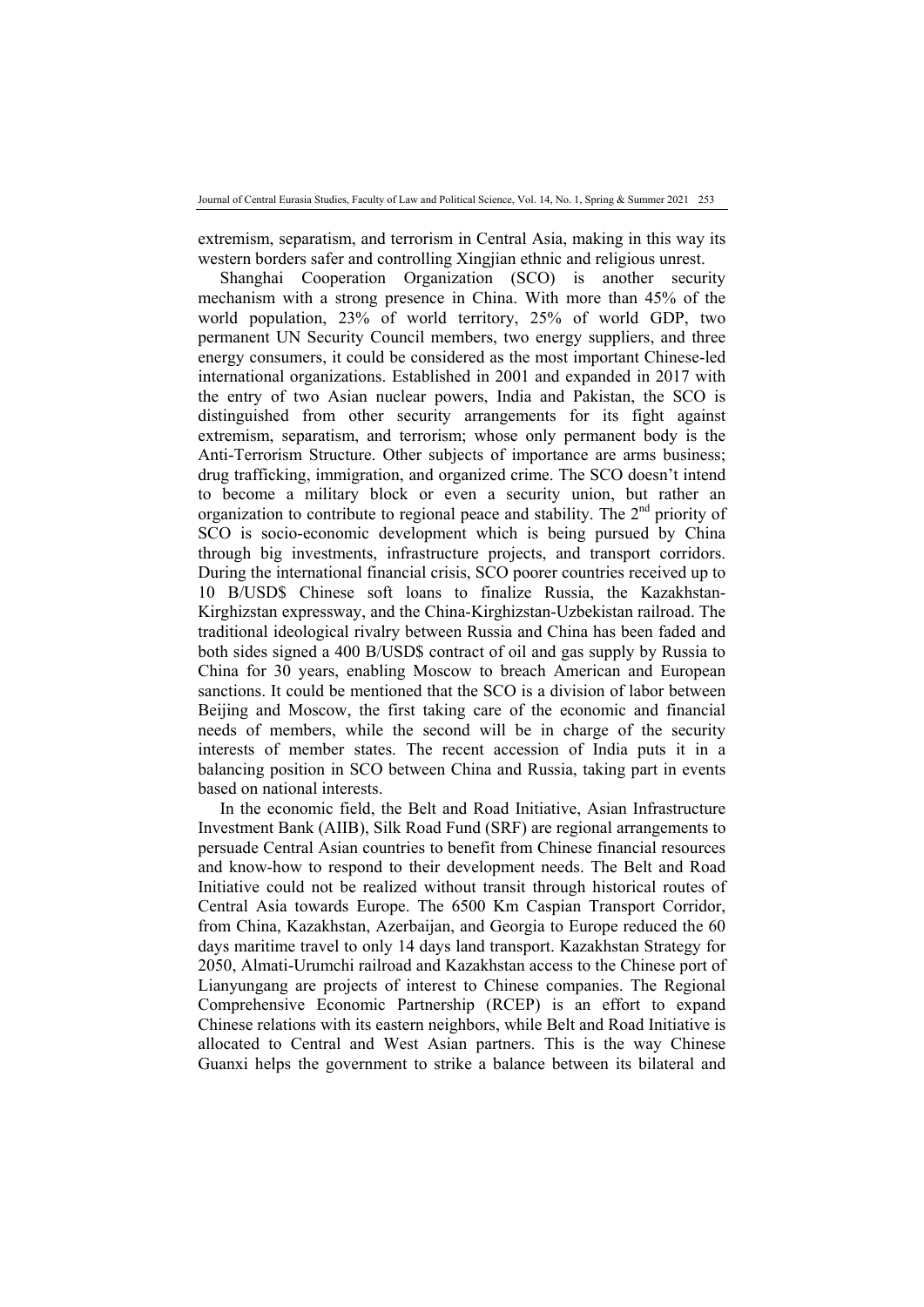regional relations in Central Asia and how former foes could become friends, to jointly fight third adversaries.

**Keywords:** Central Asia, China, CICA, Foreign Policy, Regional Arrangements, SCO.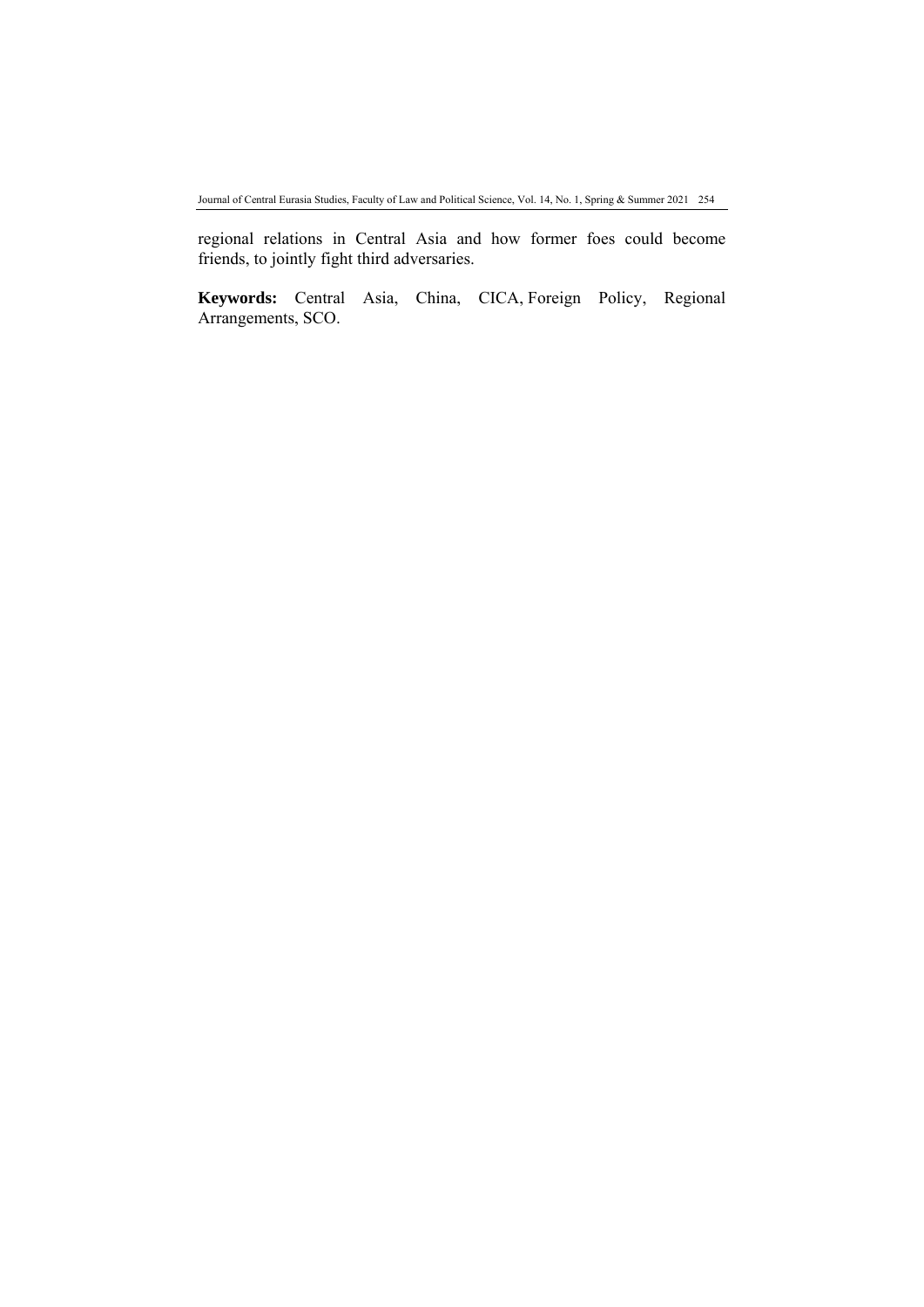**تأثير ترتيبات منطقهاي بر سياست خارجي چين در آسياي مركزي \* مهدي فاخري** دانشيار گروه ديپلماسي و سازمانهاي بينالمللي، دانشكدة روابط بينالملل وزارت امورخارجه (تاريخ دريافت: -1399/06/25 تاريخ تصويب: 1400/01/22)

**چكيده** 

روند چهل سالة اصلاحات چين كه در عصر جهانيشدن و بهدنبال آزادسازي تجارت و ورود سرمايه و تكنولوژي خارجي آغاز شد چين را به بزرگتـرين صـادركننده و دومـين اقتـصاد جهـان تبـديل كـرد. سياست خارجي چين رويكردي تهاجمي و واقعگرا در پيش گرفت تا بتواند وزن سياسي همسنگ وزن اقتصادي خود در عرصة روابط بينالملل بيابد. سياست همسايگي چين با اولويت شرق آسـيا و آسـياي مركزي تدوين شد تا چالشهاي مذهبي و امنيتي را مديريت و از منابع انرژي، مسير انتقال كالا به اروپـا و ضعفهاي زيربنايي اقتصادي آنان بهرهبرداري كند. در اين نوشتار روابط چين بـا كـشورهاي آسـياي مركزي را بررسي ميكنيم و بهدنبال پاسخ به اين پرسش هستيم كه چين چگونه منافع ملي و هدفهـاي سياست خارجي خود را در آسياي مركزي دنبال ميكند؟ در پاسخ اين فرضيه مطرح ميشود كـه چـين منافع ملي خود را در قالب روابط دوجانبه و موافقتنامههاي اقتصادي بـا دولـتهـاي آسـياي مركـزي پيگيري ميكند و همزمان از طرحها و ابتكارهاي منطقهاي مانند يك كمربند، يك راه، سـيكا و سـازمان همكاري شانگهاي براي ترغيب همسايگان آسياي مركزي به مشاركت و همكـاري در چـارچوبهـاي امنيت منطقهاي استفاده ميكند تا بهتدريج آنان را از چارچوبهاي امنيتي غربمحور دور و دستيابي بـه همگرايي آسيايي را تسهيل كند. با اين هدف عاملهاي مؤثر و الگوي حاكم بر سياست خارجي چين را در دو بعد دوجانبه و منطقهاي مشخص و سپس شيوة روابط آن كشور با كشوهاي آسياي مركـزي را از هر دو ديدگاه تحليل ميكنيم.

> **واژگان اصلي**  آسياي مركزي، چين، سازمانهاي منطقهاي، سياست خارجي، سيكا، شانگهاي.

E-mail: m.fakheri@sir.ac.ir مسئول نويسندة\*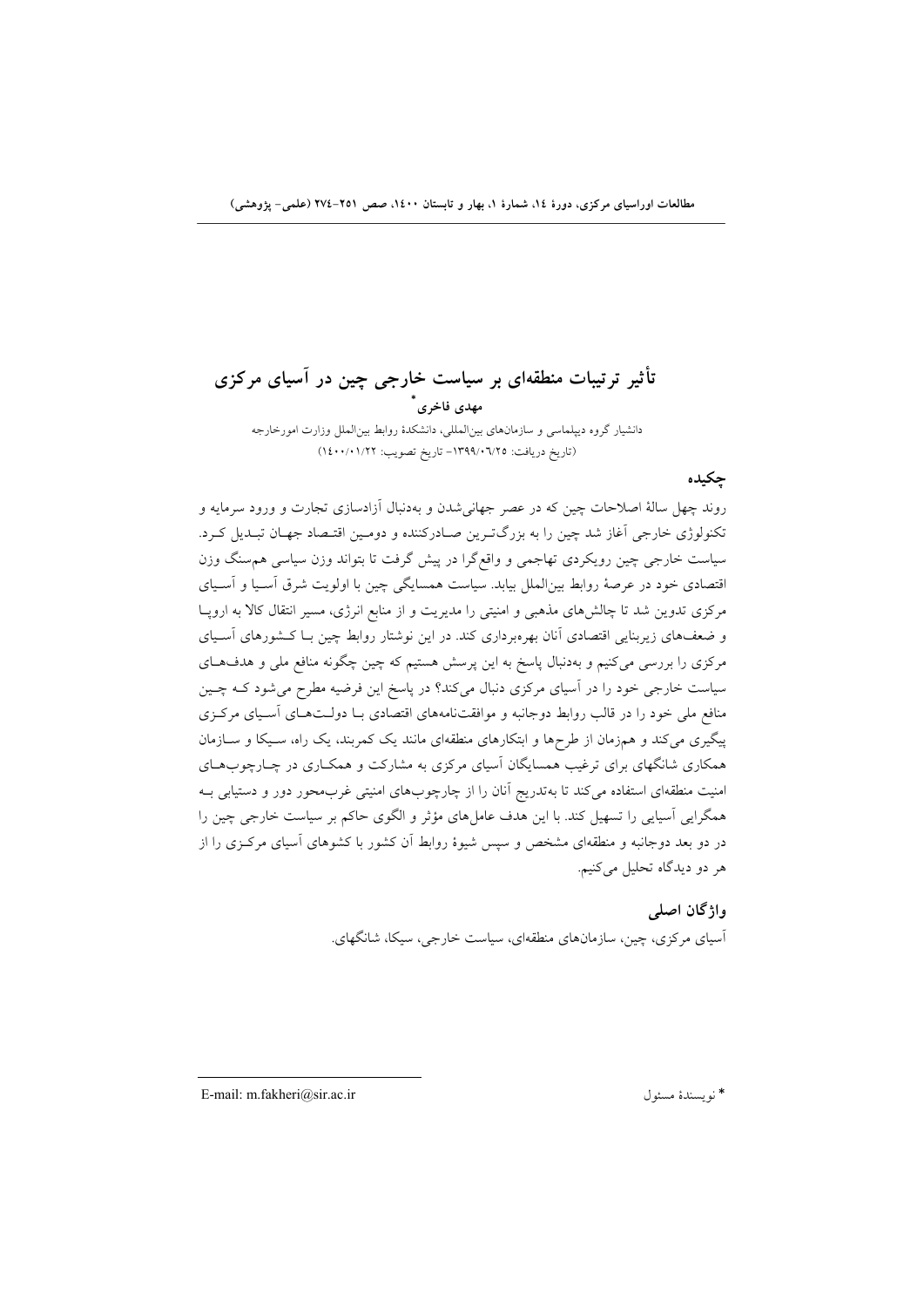سياست خارجي چين از اصول و آرمانهاي كمونيستي و كنفسيوسي الهام ميگيرد و در تطـابق با نيازهاي داخلي و تحولهاي بينالمللي منافع ملي خود را تعريف مـيكنـد. نقـش رهبـران و شخصيتهاي سياسي در تدوين و اجراي سياست خارجي بعد از انقلاب يكسان نبـوده اسـت. پس از يكونيم قرن شكست و ناكامي در مقابل غرب، مائو توانست كشاورزان چيني را متحـد كند و با انقلاب كمونيستي اقتدار ملي از دست رفته در مقابل غرب را دوباره احيا كند. پـس از او دنگ شيائو پينگ كه شاهد عقبماندگي اقتصادي چـين بـود تـصميم بـه پيـروي از اصـول اقتصاد آزاد گرفت، راه را براي ورود شركتهاي چندمليتي بـه چـين همـوار سـاخت و زمينـة ايجاد و رشد بخش خصوصي و اقتصاد بازار را فراهم كـرد. سياسـت تعامـل و موفقيـتهـاي اقتصادي تنگ سبب شد با بازپسگيري هنگ كنگ از انگليس و ماكـائو از پرتغـال شرمـساري چين در ازدستدادن بخشي از قلمـرو ارضـيش در قـرن نـوزدهم را جبـران كنـد. شـي جـين نيز چهرة جديدي از چين به جهان عرضه كرد و ضمن كنارگذاشـتن ديپلماسـي سـاكت، <sup>1</sup> پينگ رهبري سياسي جهاني آمريكا را بـه چـالش طلبيـد و روابـط خـود بـا روسـيه، هنـد و ديگـر كشورهاي در حال توسعه را گسترش داد.

برنامهٔ «يک کمربند و يک راه»<sup>۲</sup> مازاد ظرفيت توليدي چين براي سـرمايهگـذاري در بخـش زيربنايي كشور را ارائه و بانك توسعة سرمايهگذاري زيربنايي آسيايي هم به نيازهاي مالي آنها پاسخ داد. منافع سياسي و امنيتـي منطقـهاي چـين در دو سـازمان سـيكا و شـانگهاي پيگيـري ميشوند. بنابراين چين در پي ايفاي نقش سياسـي هـم وزن اهميـت اقتـصادي خـود اسـت و ميخواهد با مشاركت در مديريت روند جهانيشدن، زمينه را براي پذيرفتهشدن بهعنـوان يـك ابرقدرت در نظام بينالملل مهيا كند.

در اين نوشتار در پي پاسخ به اين پرسش هستيم كه چين چگونه منافع ملي و هـدفهـاي امنيتي خود را در آسياي مركزي دنبال ميكند؟ در پاسخ اين فرضيه مطرح مـيشـود كـه چـين هدفهاي سياسـي و اقتـصادي خـود را در قالـب سياسـت همـسايگي و روابـط دوجانبـه بـا دولتهاي آسياي مركزي پيگيري ميكند، ولي همزمان از چارچوبهاي منطقـهاي ماننـد يـك كمربند و يك راه، سيكا و شـانگهاي بـراي تقويـت رونـد همگرايـي اسـتفاده و بـراي بـستن موافقتنامههاي دوجانبة اقتصادي با آنها اقدام ميكند.

**مقدمه** 

<sup>1.</sup> Xi Jinping

<sup>2.</sup> One Belt, One Road (OBOR) or Belt and Road Initiative (BRI)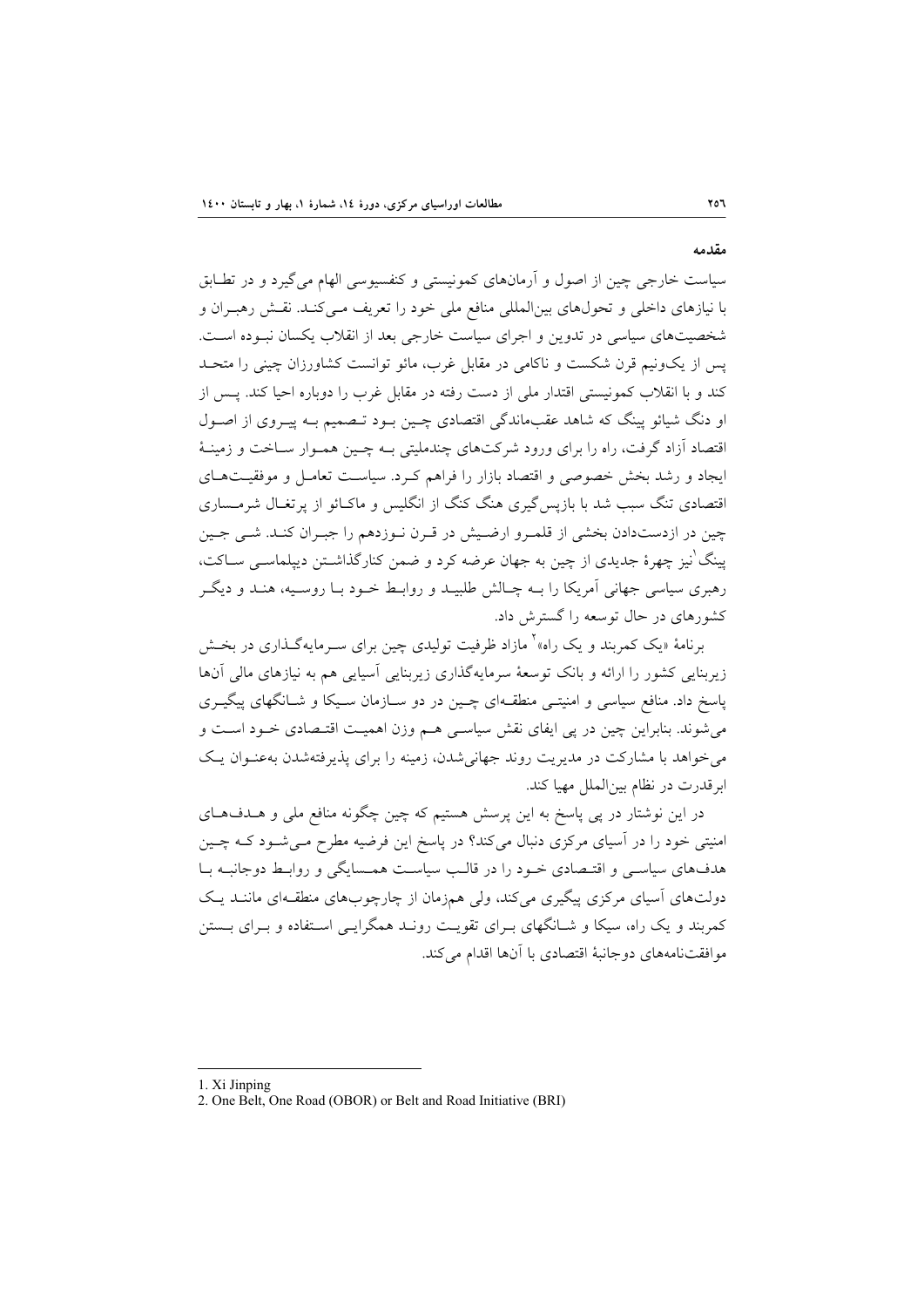### **پيشينة پژوهش**

در زمينة سياست خارجي چين پژوهشهاي گستردهاي صورت گرفته و عاملهاي تأثيرگذار بر آن، راهبردها و رويهها، اتحادها و ائتلافها، سياستهاي منطقهاي و روابط خـارجي چـين بـا کشورهاي آسياي مركزي در نوشتارهاي گوناگون بررسي شدهاند. مــارک لانتــاين (۲۰۱۹) در كتاب «مقدمهاي بر سياست خارجي چين» تصميمگيرندگان، روندها و منطق حـاكم بـر روابـط خارجي را بررسي كرده است. او شيوة تحول سياست خارجي از منطقهاي به جهـاني در زمـان رياستجمهوري شي جين پينگ را تبيين كرده و توضيح داده است كه چگونه چـين توانـست پس از بحران مالي بينالمللي به بركت قدرت اقتصادي خود نقش قدرت بزرگ جهـاني را بـه عهده بگيرد و با ادامة اصلاحات و نوسازي كشور تا حد جنگ تجاري با آمريكا پـيش بـرود و به بركت ابتكار يك كمربند و يك راه، وارد رقابت با ديگر قدرتهاي منطقهاي و جهاني شود.

سوئي شنگ ژائو <sup>۲</sup> (۲۰۱۹) در اثري با عنوان «شكل گيري سياسـت خــارجي چـين در قــرن بيستويكـم، منـابع تـاريخي، نهادهـا، بـازيگران و درك از روابـط قـدرت»، سـه مجموعـه از عامل هاي تأثيرگذار بر شكل گيري سياست خارجي چين را شناسايي ميكند: گروه اول، تجربـهٔ تاريخي گذشتة با شكوه امپراتوريهاي چين تا قرن نوزدهم و آثار شكستهـاي آن كـشور در دو جنگ ترياك در مقابل انگليس در قرن نوزدهم كه به قرن شرم شهرت يافت و آثار آنها بـر رفتار و روابط خارجي آن كشور را بررسي كرده است. گروه دوم، نهادها و بـازيگران حزبـي و حكومتي هستند كه در كنار كميسيون امنيت ملي يا اتاقهاي فكر سياسـت خـارجي بـه بـازي نقش و مسئوليت خود مشغولند. گروه سوم، درك و برداشت چينيها از روابط قدرت و بهويژه موقعيت آن كشور در نظام بينالملل و روابط با قدرتهاي اصلي جهاني بود.

3 يانجي بيان (2019) در كتاب «گوانشي: چين چگونه كار ميكند؟» يكي از اصول حاكم بر سياست خارجي چين را بررسي ميكند و شيوة شبكهسازي، ايجاد گروههاي همفكـر و اعمـال نفوذ در سلسلهمراتب حزب كمونيست و حكومتهاي محلي و ملي را تشريح و اشاره ميكند كه صرف عضويت در ساختار قدرت به معناي ترقي در نظام سياسي نيست و ايـن امـر زمـاني ممكن ميشود كه اين شبكه توان گماردن اعضاي خود در مناصب بالا را داشته باشد.

شوئه تونگ يان ٔ و همكارانش (۲۰۲۰) در اثر مشترک خود «تفکـر چـين باسـتان، قــدرت چين مدرن» با تحليلي واقعگرا صعود از پلكان قـدرت سياسـي در چـين و تثبيـت قـدرت آن كشور در نظام بينالملل را بررسي و چشمانداز سالهاي آينده در زمينة رقابت جهاني با قدرت

1. Marc Lanteigne

- 2. Suisheng Zhao
- 3. Yanjie Bian
- 4. Xuetong Yan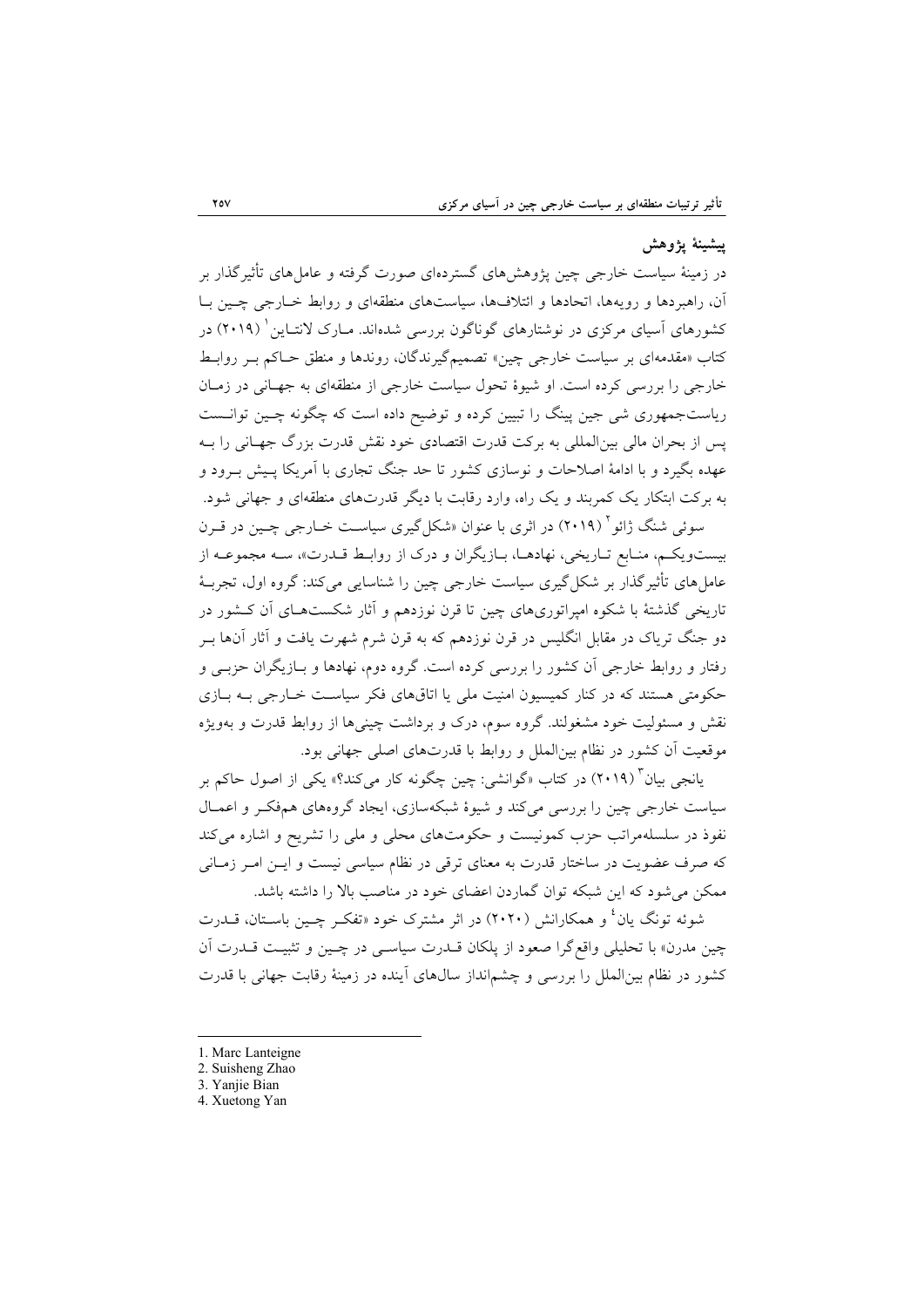هژمون جهاني را ترسيم كردهاند. برديف ٰ و كان ` (۲۰۲۰) در كتاب «اهميت آسياي مركـزي در سياست خارجي چين و ابزار قدرت نرم پكن» استفاده از قدرت نرم براي تأمين منـافع ملـي را تحليل كردهاند. پكن در چارچوب سياست همسايگي خوب و با ايجاد تصوير مثبـت در ميـان همسايگان غربي، زمينة دستيابي به هدفهاي سياسي، امنيتي و اقتصاديش را فراهم ميكند.

نوذر شفيعي و فلاحي (2020) در مقالة «راهبرد چين در قفقاز جنوبي» معتقد است توسـعة كشورها بدون دسترسي به منابع و بازارهاي بينالمللي غيرممكن است و نخبگان اجرايي چـين با درك اين واقعيت در پي بهبود جايگاه اقتصادي و سياسي خود با ابتكار يك كمربنـد و يـك راه در مناطق مختلف جهان از جمله آسياي مركزي و قفقاز هستند. چين رويكـردي خوشـهاي در برابر قفقاز جنوبي دارد. بدين معنا كه اهميت قفقاز جنـوبي در سياسـت خـارجي چـين در تعامل با كشورهاي همساية اين منطقه (ايران و تركيه) و در قالب طرحهاي كلاني مانند ابتكـار يك كمربند و يك راه تعريف ميشود. به بيان ديگر، قفقاز جنوبي حلقة فرعي از زنجيرة بههـم پيوستة سياست خارجي چين در پهنة اوراسياست.

آقايي و قهرماني (2019) در مقالة «رويكرد چين به سـازمان همكـاري شـانگهاي در پرتـو سياست خارجي نوين اين كشور» بر اين باور هستند كه تحولهايي مانند تلاش آمريكـا بـراي مهار چين، جنگ تجاري و رقابت سياسي و امنيتي در آسياپاسيفيك موجب شـد تـا شـيجـين پينگ بهدنبال پيگيري سياست خارجي نويني بـا ارائـة مـدلهـاي نـوين اقتـصادي باشـد و بـا ابتكارهايي مانند «بانك سرمايهگذاري زيرساختهاي آسيايي» و ابتكار يك كمربنـد و يـك راه به تحول در رويكرد و سياست چين در برابر منطقة آسياي مركزي و همچنين سازمان همكاري شانگهاي دست يابد. همچنين اقتصاد و امنيت در روابط دوجانبه در كنار يكديگر قرار گيرند و تقويت بعد اقتصادي سازمان نيز اساس رويكرد پكن شود. اين اقتصاديشـدن، موجـب ايجـاد اختلافهايي با روسيه نيز شده است كه بيـشتر بـهدنبـال تقويـت بعـد امنيتـي سـازمان اسـت. همچنين در كنار مبارزه با تروريسم، حفظ امنيت سرمايهگذاريهاي انجامشـده بـا ابتكـار يـك كمربند و يك راه نيز اولويت بالايي يافته است.

# **گوانشي: ركن نظري سياست خارجي چين**

تحليل سياست خارجي چين با مركزيت و محوريت دولت نياز بـه شـناخت كـافي از تـاريخ، فرهنگ، سيستم سياسي و رهبران آن كشور دارد. با درنظرگرفتن اين عاملها ميتوان ادعا كرد كه سه نظرية نوواقعگرايي، ليبراليسم و نوماركسيسم براي تحليل نظاممند سياست خارجي چين مناسب هـستند و هركـدام جنبـة خاصـي از موضـوع را تبيـين مـيكننـد (115 1998: ,Roy(.

<sup>1.</sup> Ahemt Berdyiev

<sup>2.</sup> Nurettin Can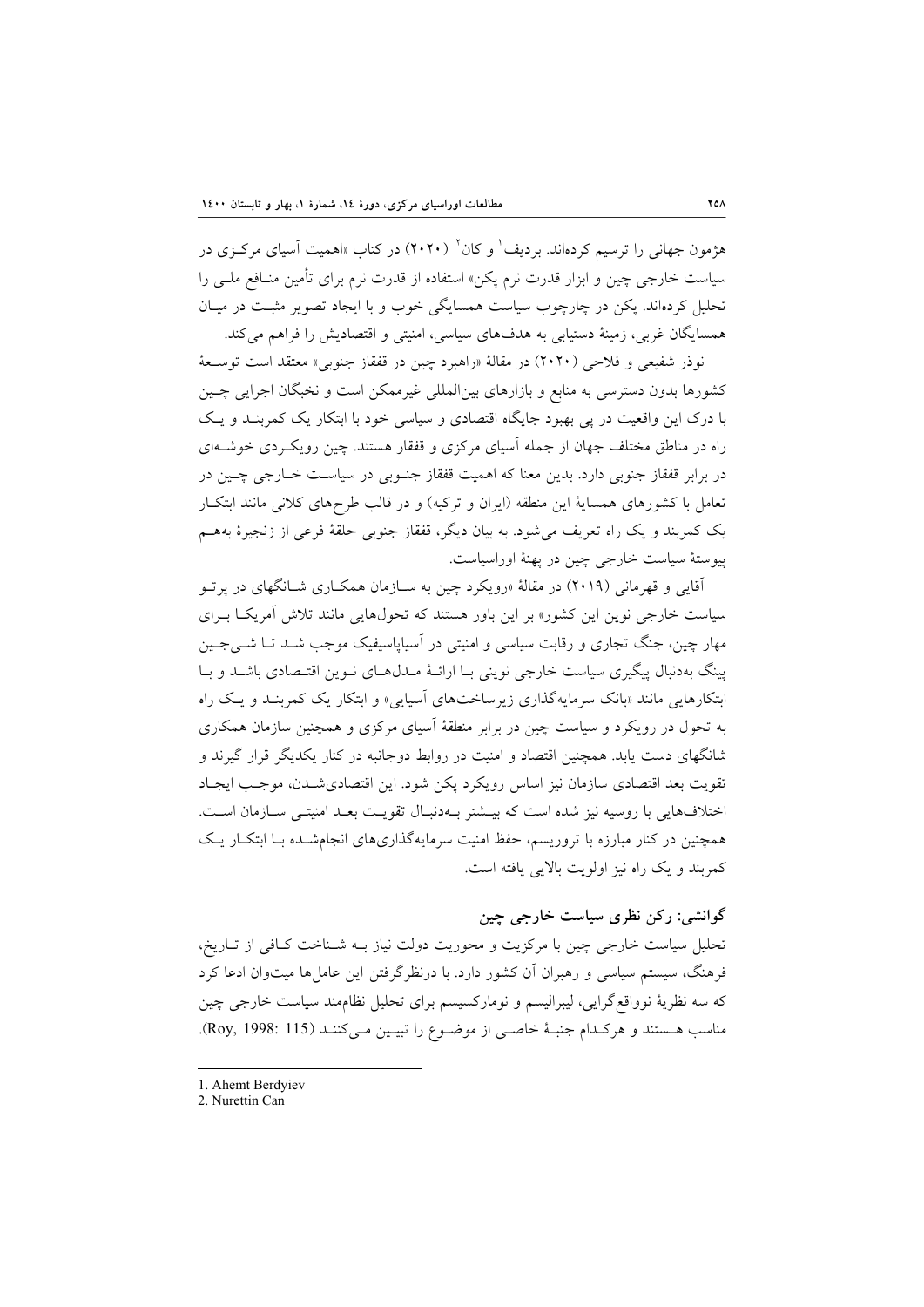آموزههاي سوسياليستي و كنفسيوسي سياست خارجي چين را در تأثير خـود قـرار دادهانـد. از بعد سوسياليسم مالكيت عمومي و نقش محوري دولت در مبارزه با استثمار، از ميانبردن فاصلة طبقاتي و ايجاد عدالت اجتماعي در جامعه اهميت ويژهاي دارد. وظيفة اصـلي دولـت، هـدايت روند تاريخي در آزادسازي جامعه است و حق توسعه براي كشورهاي غني و فقير، دسترسي به منابع توليد و مصرف و ايجاد رفاه اجتماعي در كشورهاي مختلف از اصول سياسـت خـارجي چين هستند. از اين ديدگاه، پديدارشدن چين بهعنوان يـك دولـت مقتـدر بـه معنـاي تحـولي اساسي در نظام بينالملل است (19 2015: ,Yilmaz(.

نوواقعگرايي ناظر بر رفتار چين در نظام بينالملل تا دهة 1980 سبب شد كه با درك جديد و درست از واقعيتهاي نظام بينالملـل و چـالش جـدي پكـن در پاسـخگـويي بـه نيازهـاي توسعهاي جامعه بيش از يك ميلياردي خود دريابـد بـراي افـزايش رشـد اقتـصادي و توسـعة اجتماعي نياز به تعامل سازنده با جهان دارد. همچنين با كنارگذاشتن رويه تقـابلي توانـست بـا تأكيد بر همزيستي مسالمتآميز، همسانسازي، احترام متقابل بـه حاكميـت و تماميـت ارضـي ديگـران، تجـاوزنكردن، دخالـتنكـردن در امـور داخلـي كـشورهاي ديگـر، برابـري و منـافع متقابــل زمينــهٔ گــسترش روابــط بــا همــسايگانش از راه «ديپلماســي ســاكت» ٰ را مهيــا ســازد (295 :Glaser and Medeiros, 2007). ليبراليـسم نظريــة حـاكم بـر دوران «سياسـت خـارجي مستقل صلح»<sup>۲</sup> اسـت. پـس از پايــان جنـگ سـرد، چــين تـرجيح داد از راه تعامــل بــا آمريكــا سياستهاي خود را دنبال كند. دنگ شيائوپينگ در اوايل دهة 1990 متوجـه شـد كـه نيـاز بـه توليد انبوه كالاهاي مختلف كشاورزي و صنعتي دارد. اين امر با سرماية ملي و اقتصاد متمركـز امكانپذير نيست. بنابراين بر آن شـد تـا ضـمن حفاظـت از ارزشهـاي ايـدئولوژيك، جـذب سرمايه و تكنولوژي خارجي را در برنامه قرار دهد. آزادسازي تدريجي اقتـصادي زمينـة ورود شركتهاي چندمليتي را به چين مهيا ساخت و انقلاب اقتصادي آن كشور را امكانپـذير كـرد. بر اساس اين آيين، چين بايد بر افزايش قدرت ملي خود متمركز شود و ضمن افزايش قابليـت رقابت خود منتظر فرصت مناسب باشـد (112 2011: ,Zhao(. نتيجـة سياسـت خـارجي دنـگ شيائوپينگ ايجـاد زيرسـاختهـاي لازم بـراي ورود چـين بـه دنيـاي مـدرن، اعتمادسـازي و فراهمآوردن تصوير شريكي قدرتمند و پيشبينيپذير بود.

سرانجام ميتوان از نوماركسيسم براي تحليل سياست خارجي چين در قـرن بيـستويكـم كمك گرفت. رويكرد نوماركسيستي به توسـعه در واقـع، تلاشـي بـراي گـسترش ماركسيـسم كلاسيك براي تحليل روند توسـعة سـرمايهداري و پيامـدهاي آن براي اقتصادهاي توسعهنيافته است، بهشكلي كه بتوانند از راه رفع كاستيهاي ماركسيسم ارتدوكس و ماترياليـسم ديالكتيـك

<sup>1.</sup> Quiet Diplomacy

<sup>2.</sup> Independent Foreign Policy of Peace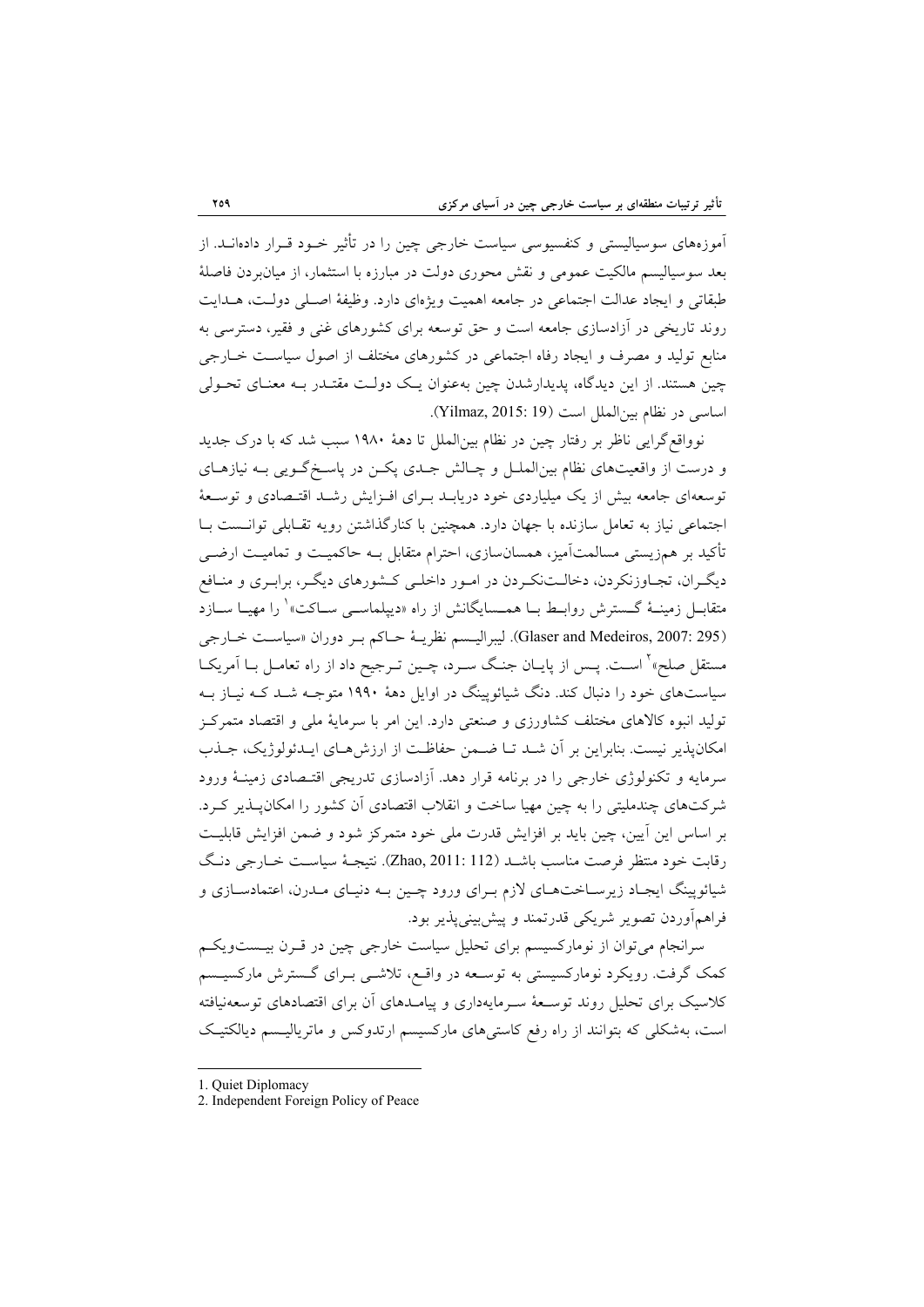راه پيشرفت را هموار كنند. چين پس از ورود به سازمان جهاني تجارت و انقلاب تجاري پس از آن، توانست به كمك آنچه خود «سوسياليسم بازار» مينامد بـه اولـين صـادركننده و دومـين اقتصاد جهـان تبـديل شـود. همچنـين وزنـي سياسـي معـادل وزن اقتـصادي خـود در جهـان جستوجو كند و هژموني آمريكا در نظام بينالملل را به چالش بكشد (3 2016: ,Hui(.

نظريههاي كنفسيوسي نقـش ويـژهاي در جامعـة چـين داشـته اسـت و گوانـشي در قلـب كنفسيوسي جاي دارد. گوانشي به معناي «داشتن روابـط مناسـب» يـا «داشـتن شـبكة ارتبـاطي براي گماردن افراد در مناصب حساس» است و وقتي در كنـار اصـل «كـوچي» يعنـي فروتنـي هنگام مذاكره و معامله قرار گيـرد تـأثير قابـل تـوجهي بـر رفتـار خـارجي دولـت مـيگـذارد (27 :Yan and Others, 2019). تأثير گوانشي بر سياست خـارجي را مـيتـوان در سـه حـوزة روابط سياسي بين نخبگان و گروهبندي آنها در داخل چين، روابط خارجي دو و چندجانبـه و جهانبيني حاكم بر روابط بينالملل از ديد چيني بررسي كرد. از مهمتـرين تأثيرهـاي گوانـشي، شكلدهي به گروهبنديها در حزب كمونيست اسـت و از آنجـا كـه سياسـت خـارجي چـين معمولاً با گروهها و شخصيتها شناسايي ميشود در تحليـل نظـري مـورد بهـرهبـرداري قـرار ميگيرد. از دورهها و گروههاي مهم تأثيرگذار بـر سياسـت خـارجي چـين در تـأثير گوانـشي ميتوان به تشكيل باند چهار نفر به رهبري بيوة مائو، دستة شانگهاي به رهبري جيانـگ زمـين، ليگ جوانان به رهبري هو جين تائو و دستة شين هوا و دستة شاهزادهها به رهبري شـي جـين پينگ اشاره كرد (8ian, 2019: 71).

تأثير گوانشي بر روابط ميان نخبگـان و گـروهبنـدي نخبگـان حـاكم در دورههـاي حـزب كمونيست، بازتاب اين روابط و گروهبنديها در سياست خارجي و رويكـرد راهبـرد كـلان آن بهويژه در مورد گروه كنوني نخبگان حاكم بر حزب كمونيست تبيين ميشود. از ايـن رهگـذر، تفاوت رويكرد سياست خارجي گروه كنوني حاكم و روابـط ميـان نخبگـان آن بـا گـروههـاي پيشين ميتواند تحليل نظري واقعگرايانهاي را تسهيل كند. اگر در دورههـاي پيـشين، رؤسـاي جمهور چين با گروههاي در ارتباط و با نفوذ خود مربوط بودند و شبكة خاص خود را تقويت و حمايت ميكردند، شي جين پينگ توانست دامنه اقتدار و نفوذ خـود را بـه ديگـر شـبكههـا گسترش دهد و از موافقان پشتيباني و مخالفان را از صحنة تأثيرگذاري بـر سياسـت داخلـي و خارجي چين حذف كند.

**سياست همسايگي چين و آسياي مركزي**  سياست همسايگي در سياست خارجي چين بيشتر معطوف به آسهآن و آسياي مركـزي اسـت. فروپاشي اتحاد شوروي و شكلگيري پانزده كشور جديد سبب شد چـين نيـز ماننـد ايـران در مرزهاي خود ناگهان كشورهايي را ببيند كه سطح توسعة اقتصادي بالايي نداشتند و بهدليـل 60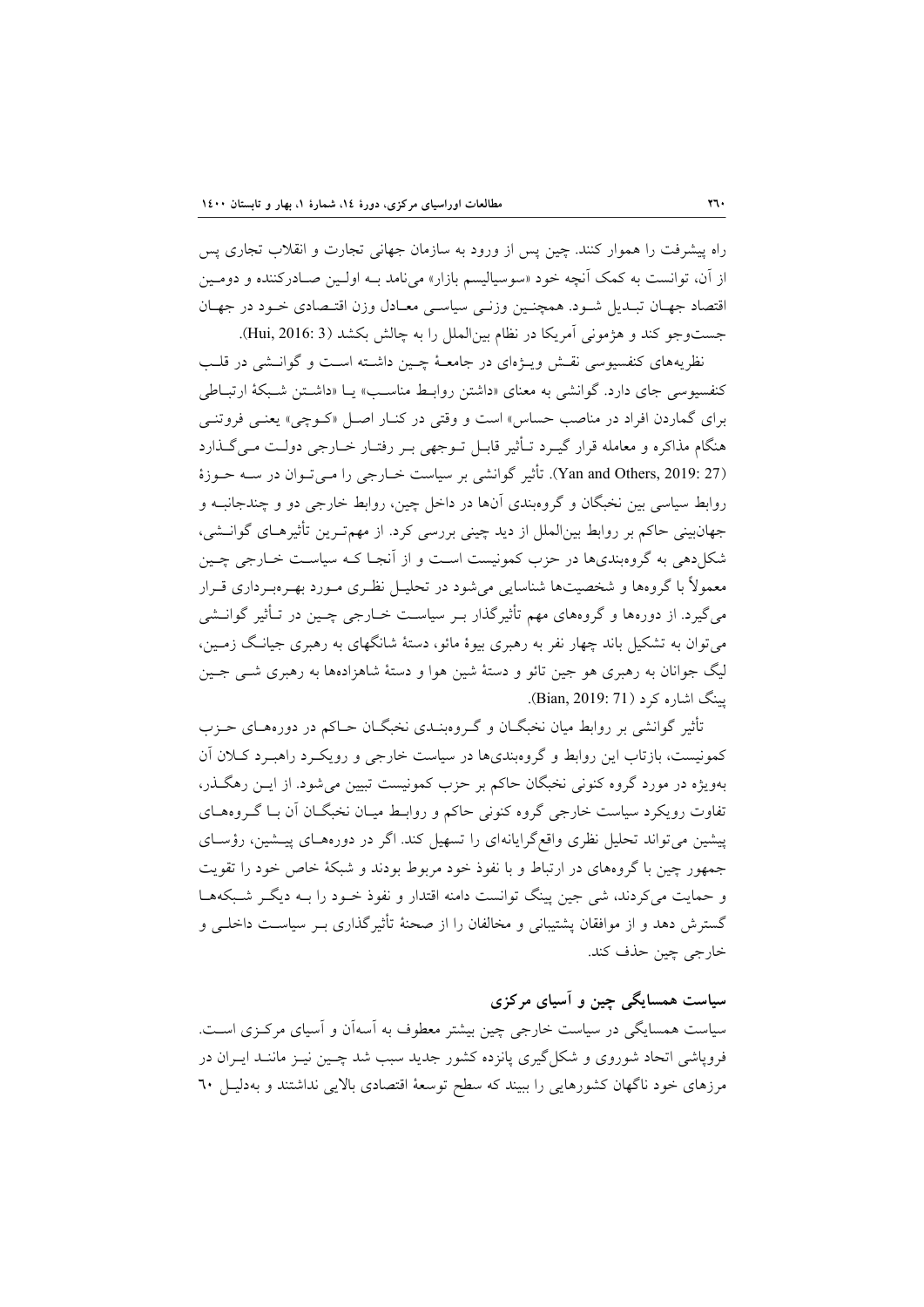سال سركوب كمونيستي گرايش زيادي به مذهب و آرمانهاي ديني داشتند (14 2013: ,Atai(. اولين دليـل اهميـت آسـياي مركـزي همـسايگي آن بـا اسـتان مـسلماننـشين سـينكيانـگ و چالش امنيتي احتمالي براي چين بود. كشورهاي آسياي مركزي با خطر بنيادگرايي و گروههـاي جهادي، قاچاق انسان و مواد مخدر، نظامهاي سياسي ضـعيف و غيردموكراتيـك، دولـتهـاي فقير و فاسد روبهرو هستند كه ميتوانند هرگونه ثبات را از بين ببرند. براي نمونه، تاجيكـستان و ازبكستان با گروههاي طالبان، القاعده و داعـش كـه در مرزهـاي جنـوبي آنـان در افغانـستان و پاكـستان سـنگر گرفتـهانـد، رو در رو هـستند. در 1200 كيلـومتر مـرز مـشترك افغانـستان و تاجيكستان فقط يك نگهبـاني در هـر 50 كيلـومتر وجـود دارد. از زمـان حملـة داعـش بـه سوريه و عراق 4000 نفر از شـهروندان كـشورهاي آسـياي مركـزي و نزديـك بـه 1000 نفـر از استان سينكيانگ چين بـه داعـش پيوسـته و پـس از شكـست و اخـراج همگـي بـهدنبـال بازگشت به كشورهاي خود بودنـد و نگرانـي عميقـي در دولـتهـاي خـود ايجـاد كـردهانـد .(Bolonina, 2019: 11-13)

مسائل امنيتي ديگري نيـز كـل منطقـه را در تـأثير قـرار مـيدهـد. بـراي نمونـه، موضـوع قوميتها يكي از مسائل بحران زاست. سياست اتحاد شوروي در جابهجايي اقوام، سبب ايجـاد اقليتهـاي قـومي دور از سـرزمين خـود شـده و منـاطقي ماننـد درة فرغانـه همـواره شـاهد درگيريهايي بين قرقيزها، ازبكها و تاجيكها بوده است. جلوگيري از حـضور هرچـه بيـشتر آمريكــا و نــاتو در آســياي مركــزي و قفقــاز، جلــوگيري از گــسترش بنيــادگرايي اســلامي و افراطگرايي در منطقه با توجه به آسيبپذيري استانهاي غربي چين و رقابت با الگـوي امنيتـي مسكو با هدف كسب برتري در بازي بزرگ جديد را ميتوان از دليلهاي امنيتي اهميت آسياي مركزي براي چين برشمرد. چين در قرن نوزدهم با همـة كـشورهاي آسـياي مركـزي قـرارداد ضدتروريستي بسته و نظامهاي دفاع ضدهوايي بـه برخـي از آنـان فروختـه بـود و مانورهـاي مشترك نظامي با آنان انجـام داده بـود (129 2019: ,Koolaee(. پيـشنهاد چـين بـراي تـشكيل ائتلاف نظـامي چهارجانبـه ميـان چـين، پاكـستان، افغانـستان و تاجيكـستان در سـال 2016 از اقدامهايي است كه دولت چين براي مواجهه با چالشهاي امنيتـي در آسـياي مركـزي بـه كـار گرفته است. نكتة دوم منابع غني انرژي در درياي خزر بود كه براي يك كـشور مـصرفكننـدة بزرگ مانند چين، سبب تأمين امنيت اقتصادي آن كشور ميشود. سفر شي جين پينگ در سـال 2013 به چهار كشور آسياي مركزي سرآغاز همكاريهاي جدي دوطرف در زمينة انـرژي بـود (54 2016: ,Bayou(. اين همكاريها در زمينـة نفـت، گـاز، زغـال سـنگ، آب و بـرق شـكل گرفت و بهتدريج افزايش يافت. در سالهاي 2013 تا 2017 شركتها و مؤسـسههـاي چينـي بهطور ميانگين سالانه 10،5 ميليـارد دلار در بخـش انـرژي كـشورهاي آسـياي مركـزي از راه ساخت، صدور تجهيزات و ارائة خدمات سرمايهگـذاري كردنـد. سـرمايهگـذاري هنگفـت در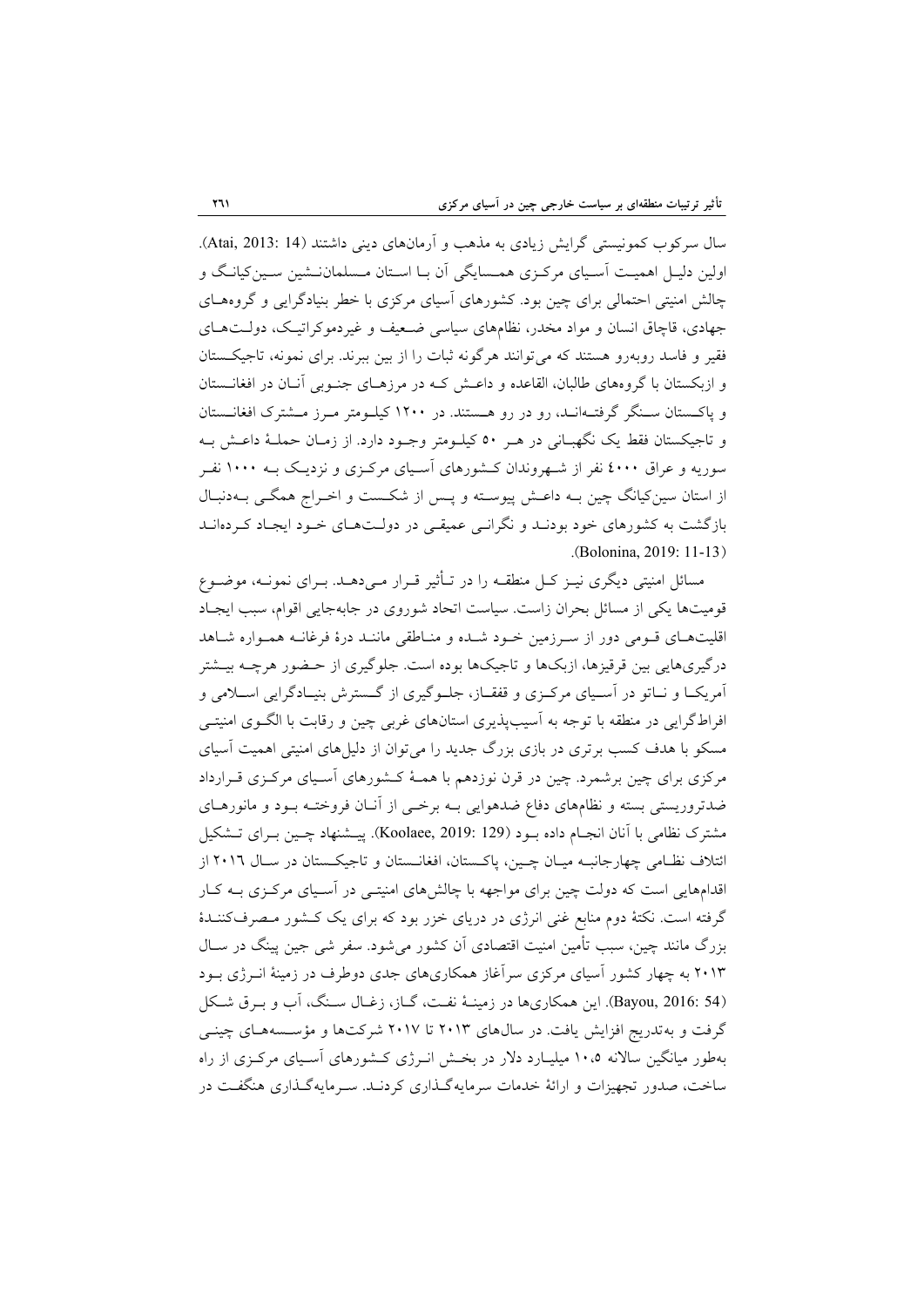طرحهاي نفتي قزاقـستان و تركمنـستان يـا طـرحهـاي آبـي تاجيكـستان از آن جملـه هـستند .(Chinese Companies Energy Activities in Emerging Asia, 2019)

سومين وجه اهميت، احياي جادة ابريشم در طرح يك كمربند و يك راه بود كه بدون گذر از قلمروي تاريخي كشورهاي آسياي مركزي مفهوم حمـلونقـل كـالا بـهسـوي اروپـا تحقـق نمييافت. شي جين پينگ ايـدة يـك كمربنـد و يـك راه را در سـفر سـپتامبر 2013 خـود بـه قزاقستان مطرح كرد. چون آن كشور از بيشترين سـطح توسـعه در آسـياي مركـزي برخـوردار است. براي نمونه، راهروي حملونقل خزر به طول 6500 كيلومتر كه از چين شروع و پـس از قزاقستان، جمهوري آذربايجان و گرجستان به اروپا ميرسد، مـسير 60 روز دريـايي را بـه 14 روز زميني كاهش ميدهد (3 2018: ,Shahbazov(.» راهبرد قزاقستان 2050» بـهدنبـال توسـعة شبكههاي حملونقل، لجستيك، خانهسازي و آموزش در آن كشور است. ايـن همـان فرصـتي است كه دولت و مؤسسههاي چيني بهدنبال آن هـستند. تأسـيس راه آهـن آلمـاتي- ارومچـي، تسهيل دسترسي قزاقستان به بندر چيني ليانيونگانگ<sup>'</sup> در اقيانوس آرام براي هدفهاي تجـاري، گامهايي است كه بهمنظور افزايش همگرايي برداشته شده است.

چهارمين دليل توجه چين به منطقه، نيـاز شـديد كـشورهاي منطقـه بـه سـرمايهگـذاري و تجارت بود. كشورهاي آسياي مركزي ميخواستند با ايجاد همكاريهاي جديد بهتدريج از زير نفوذ روسيه خارج شوند و بتوانند روابط خود را با قطبهاي ديگر اقتصاد جهان تحكيم كننـد. ورود چين و آمريكا به آسياي مركزي پس از استقلال آن كشورها در همـين چـارچوب بـود و فرصتي سياسي نيز در اختيار چين گذاشت تا به رقابت منطقهاي خود بـا روسـيه در دو شـكل دوجانبه و چندجانبه تداوم بخـشد. از ميـان ايـن كـشورها تاجيكـستان و قرقيزسـتان بـهدليـل همجواري با مرزهاي غربي چين ميتوانستند به بازار گستردة آن كـشور نيـز دسترسـي داشـته باشند. سه سال بعد از استقلال، چين به اولين شريك تجاري قرقيزستان تبديل شد و براي ايـن كشورِ محصور در خشكي از راه بزرگراه قره قروم امكان دستيابي به درياي آزاد از راه پاكستان را فراهم ساخت. يك حركت نمادين مانند تغيير نام خيابان لنين در بيشكك به دنگ شيائوپينگ ميتواند بيانگر نفوذ چين در آن كشور باشد. در حال حاضر قزاقستان بزرگترين شريك تجاري چين در آسياي مركزي است و شركتهـاي چينـي بـسيار در طـرحهـاي زيربنـايي آن كـشور سرمايهگذاري كردهاند. ازبكستان و تركمنستان بهدليل دوري از مرزهاي چين در دايرة نفـوذ آن كشور قرار نميگيرند، بهويژه ازبكستان كه پرجمعيتترين كشور آسياي مركزي است و حـس وطنپرستي قوي در مردم آن وجود دارد. همين امـر سـبب شـده اسـت ايـن دو كـشور بـراي سرمايهگذاري به شركتهاي چندمليتي آمريكايي و اروپايي توجه كنند و در زمينة تجـارت بـه

1. Lianyungang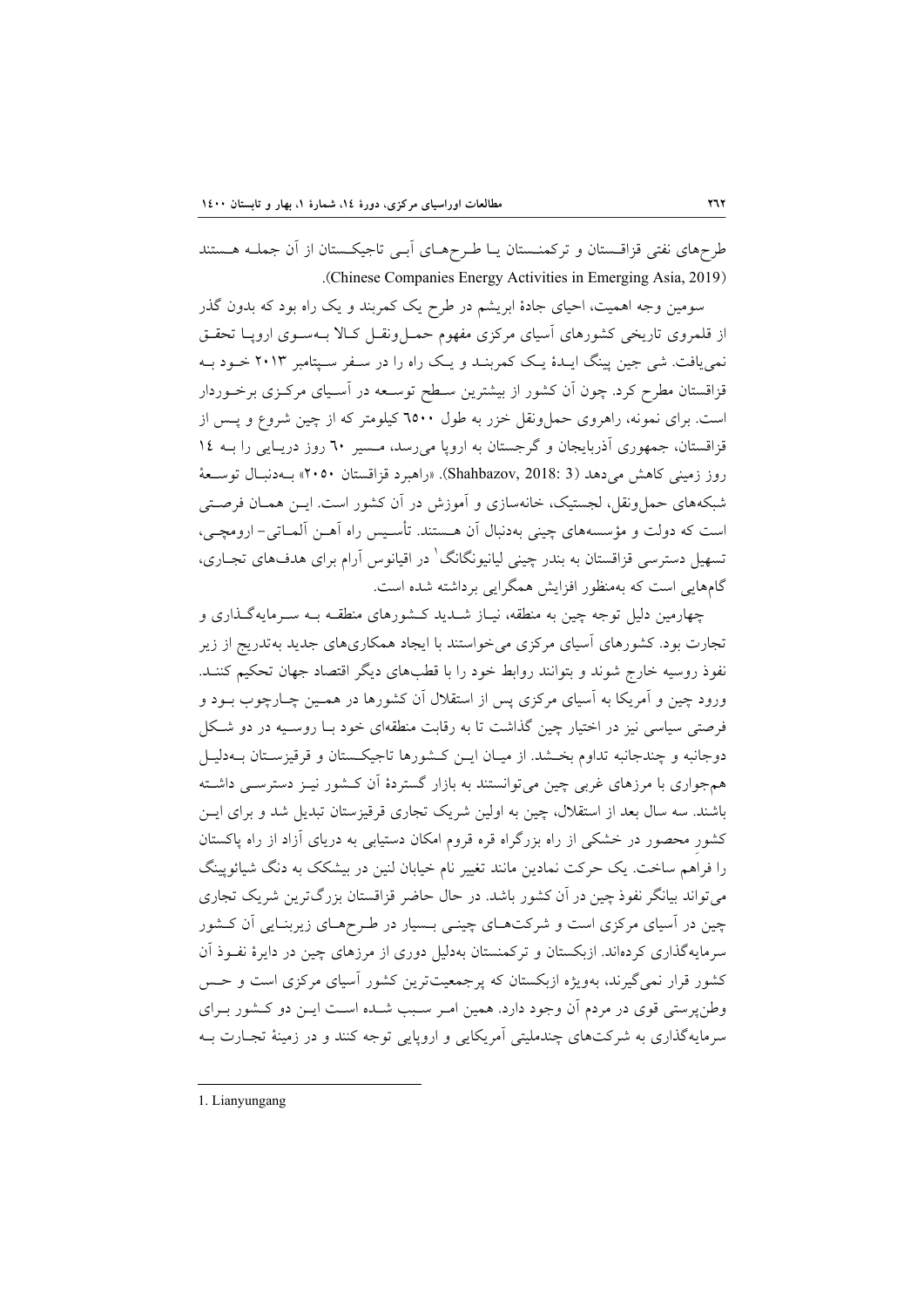ديگر شريكهاي منطقهاي مانند روسيه، تركيه و ايران بنگرند. امنيت اقتصادي كشورهاي آسياي مركزي از ديگر عاملهاي تأثيرگذار بر روابط خارجي آنهاست، چـون گذشـته از قزاقـستان و تركمنستان كه از منابع انرژي بهرهمند هستند ديگر كشورهاي اقتصاد كشاورزي دارند و بهدليـل كمبود منابع از گسترش روابط با كشورهاي ثروتمند استقبال ميكنند. طـرحهـاي منطقـهاي در زمينة آبرساني، برقرساني، انرژي و بهداشت توسط چين، روسيه، تركيه و ايران هرچند سبب بهبود شرايط شدهاند، هنوز با استانداردهاي بينالمللي فاصله دارند (12 2018: ,Putz(.

مجموع موضوعهاي پيشگفته سبب گسترش روابط چين با كشورهاي آسياي مركزي شده است، ولي روابط دوجانبه فقط چارچوب موجود در روابط دوطرف نيست و چين به مـوازات روابط با كشورها تلاش كرده است از راههاي چندجانبه و منطقـهاي ماننـد كنفـرانس سـيكا و سـازمان همكـاري شـانگهاي حـضور خـود در منطقـة آسـياي مركـزي را منـسجم كنـد و از سازمانهاي منطقهاي نيز براي منافع ملي خود بهره گيرد.

# **ترتيبات منطقهاي و سياست خارجي چين**

در كنار گسترش روابط دوجانبة چين با كـشورهاي اوراسـيا، دومـين راه پيگيـري هـدفهـاي سياست خارجي چين در منطقه از راه سازمانهاي منطقـهاي اسـت. سـازمانهـاي منطقـهاي و فرامنطقهاي چارچوب مناسبي براي تصميمگيريهاي دسته جمعي هستند و دولتهـا متناسـب با امكانات، نوع فعاليت و نفوذ ميتوانند منافع ملـي خـود را تـضمين كننـد و هزينـة كمتـري بپردازند. اين مسئله در سه گروه سازمانهاي منطقهاي اقتـصادي، سياسـي- امنيتـي و فرهنگـي دنبال ميشود تا بتواند در بلندمدت به ايجاد نوعي هويت آسيايي منجر شـود و نفـوذ آسـيا بـر ديگر مناطق جهان را تسهيل كند.

### **.1 طرحهاي اقتصادي منطقهاي**

طرح «يك كمربند و يك راه» در ارتباط با تعميق روابط متقابل دو طرف در پيش گرفته شده و طرحهاي زيربنايي در 65 كشور آسياي مركزي، آسهآن و خاورميانه اجرايي شدهاند. حضور چين در آفريقا برمبنای مدل،ای جايگزين توسعه با عنوان «مدل توسعهٔ هدايت شده بهوسيلهٔ دولت» ٰ مبتني بر احترام به حاكميت كشورهاي آفريقايي و مداخلهنكردن در امور داخلي آن كشورها بود. حضور مؤسسههاي چيني در 46 طرح بندري در آفريقا، روشهاي تأمين مـالي و قراردادهـاي اجارة بلندمدت بندرها بهوسيلة دولت چين در جيبوتي و كنيا سبب تغييـر چـشمانـداز شـده و نگرانيهايي در زمينة حاكميت ملي كشورهاي آفريقايي براساس اين طـرحهـا بـهوجـود آورده است (3 :Devermont and Chiang, 2019). نياز شديد كشورهاي در حال توسعه به منابع مالي

<sup>1.</sup> China's State-Directed Model of Development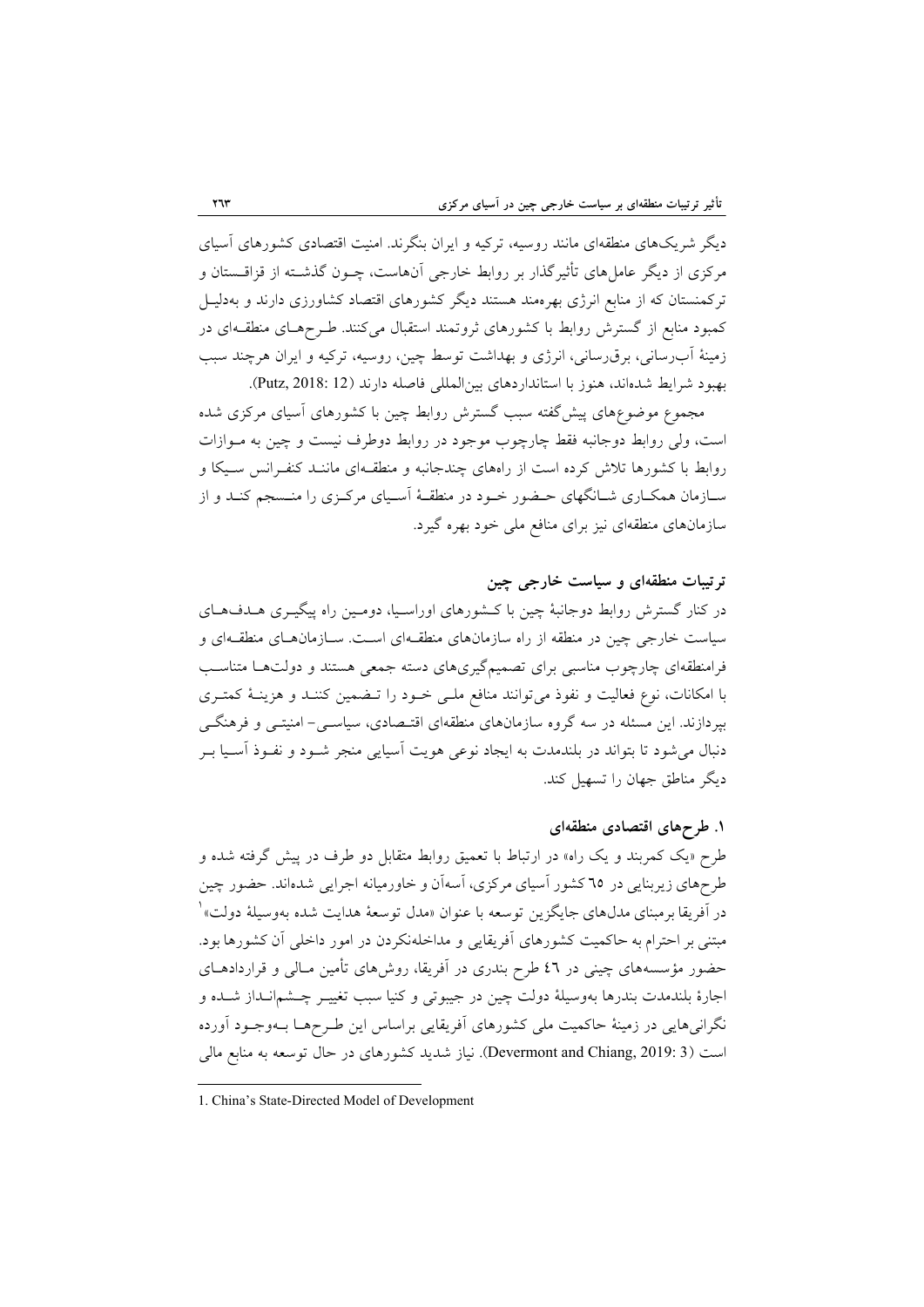و سرمايه سبب افزايش گرايش به طرح يك كمربند و يك راه شد و تعداد اعضا در شش سال از 65 كشور به 82 كشور افزايش يافت. براي تأمين منابع مالي لازم براي طـرحهـاي زيربنـايي و مطالعهٔ سوددهبودن آنها، بانک توسعهٔ سرمايهگذاريهاي زيربنايي<sup>\</sup> و صـندوق راه ابريــشم` بــا سرماية 100 ميليارد و 40 ميليارد دلار تأسيس شدند. بخش اصلي اين سرمايه را چين تـأمين و چارچوب جديدي براي رهبري چين فراهم كرد. بهويژه تأسيس بانك آسيايي سرمايهگذاريهاي زيربنايي بهمنزلة تلاش براي ايجاد معماري جديد مالي بينالملل براورد شـد كـه در بلندمـدت ميتواند نظام برتون وودز را با چالشي جدي روبـهرو سـازد. طـرح يـك كمربنـد و يـك راه و نهادهاي مالي مربوطه فقط بانك جهاني و صندوق بينالمللـي پـول زيرسـلطة واشـنگتن را بـه رقابت نميطلبد، بلكه اتحادية اقتصادي اوراسيايي زير نفود مسكو را نيز در تأثير قرار ميدهد و تمايل كشورهاي آسياي مركزي و قفقاز به همكاري اقتصادي با پكن را افزايش ميبخشد.

### **.2 ترتيبات امنيتي منطقهاي**

پس از حملههاي تروريستي 11 سپتامبر و تغيير فضاي بينالملل، چالشهاي امنيتي مانند مسئلة فلسطين، جنـگهـاي سـوريه و يمـن، موضـوع هـستهاي ايـران، ظهـور القاعـده و داعـش در خاورميانه، افراطگرايي اسلامي، اختلافهاي قومي و مذهبي در آسياي مركزي و شرق آسـيا و اختلافهاي مرزي در بسياري از كشورهاي آسيايي سبب شده است امنيت و توسعه دو دغدغه و اولويت اصلي قاره باشد. در ميان سازمانهاي امنيتي فعال در منطقة آسياي مركزي مـيتـوان به سازمان امنيت و همكارى اروپا،<sup>۳</sup> ســازمان پيمــان امنيــت دســته جمعــي،<sup>، پ</sup> سـيكا<sup>ه</sup> و ســازمان همكاري شانگهاي<sup>٦</sup> اشاره كرد. در مقابل اين دو سـازمان اروپـايي و روس محـور كـه در قـرن بيستم شكل گرفتند، پكن نيز به ايجاد سازمانهاي امنيتي منطقهاي اقدام كرد.

**الف) كنفرانس تعامل و اقدامهاي اعتمادسازي در آسيا (سيكا)**  سـيكا بـزرگتـرين مجمـع امنيتـي چندجانبـه اسـت كـه 27 كـشور از همـة منـاطق آسـيايي بـــهعنـــوان عـــضو، `` هــــشت كـــشور و هـــشت ســـازمان بـــين|لمللـــي بـــهعنـــوان

<sup>1.</sup> Asian Infrastructure Investment Bank (AIIB)

<sup>2.</sup> Silk Road Fund

<sup>3.</sup> Organization for Security and Cooperation of Europe (OSCE)

<sup>4.</sup> Collective Security Treaty Organization (CSTO)

<sup>5.</sup> Conference on Interaction and Confidence Building in Asia (CICA)

<sup>6.</sup> Shanghai Cooperation Organization (SCO)

<sup>.</sup>7 جمهوري آذربايجان، اردن، ازبكستان، اسرائيل، افغانـستان، امـارات متحـد عربـي، ايـران، بحـرين، بـنگلادش،

پاكستان، تاجيكستان، تايلند، تركيه، چين، روسيه، سريلانكا، عـراق، فلـسطين، قرقيزسـتان، قزاقـستان، قطـر، كامبوج، كرة جنوبي، مغولستان، مصر، ويتنام، هند.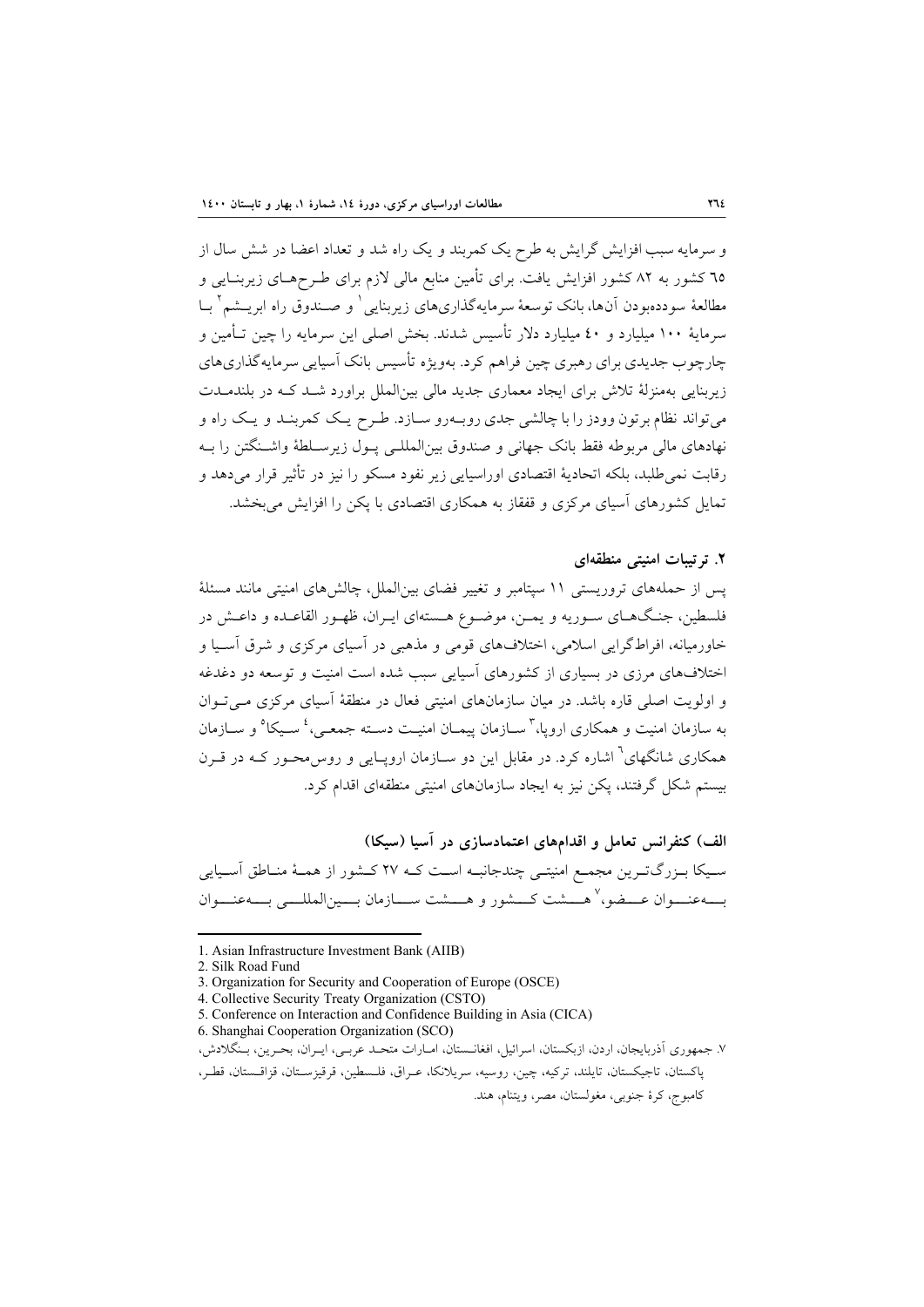در آن حضور دارند. در ميان اعضاي روسيه و مصر از اروپا و آفريقا و در بين ناظران نيز <sup>1</sup> ناظر آمريكا، اوكراين و روسية سفيد جلب توجه ميكنند. براي عضويت در سازمان بايـد دسـتكـم بخشي از قلمروي متقاضي در قارة آسيا باشد، اما شايد بتوان حضور كـشورهاي غيرآسـيايي را به تلاش چين براي تعميم اقدامهاي اعتمادسازانه به همة بازيگران مؤثر بينالمللي تفسير كرد.

اعضاي سيكا كه 90 درصد جمعيت و قلمرو كشورهاي آسيايي را در اختيار دارند نظامهاي سياسي، مذهب و فرهنگهاي گوناگون دارند، اما در نظر ميخواهند بـهصـورت دسـتهجمعـي مفهوم جديدي از امنيت در آسيا را در قالب مفهومهايي مانند امنيـت مـشترك، امنيـت جـامع، امنيت همكارانه و امنيت پايـدار تعريـف و دنبـال كننـد. دسـتور عمـل مهـم سـيكا «راهنمـاي اقدامهاي اعتمادسازي» است كه پنج بعد اقتصادي، زيستمحيطي، انساني، نبرد عليه تهديدها و چالشهاي جديد و سياسي و نظامي را كانون كارهاي خود قرار داده است. در بعد تهديـدها و چالشهاي جديد موضـوعهـايي ماننـد تروريـسم، مـديريت كنتـرل مرزهـا، قاچـاق انـسان و جنايتهاي فرامرزي در دستور كار قرار گرفتهاند. راهروهاي حملونقل، مبارزه با مواد مخـدر، مديريت بلاهاي طبيعي، امنيت انرژي و تكنولـوژي اطلاعـاتي از ديگـر اولويـتهـاي سـازمان هستند.

دومين سند مصوب بيانيه در مـورد حـذف تروريـسم و پيـشنهاد ايـران در مـورد ارتقـاي گفتوگوي ميان تمدنها بود كه تصويب شد. نشست چهارم در شانگهاي پس از رويكارآمدن شي جين پينگ در چين و با حضور دبيركل سازمان ملل برگزار شد. او در سـخنراني گـشايش آن پيشنهاد كرد، سيكا به محلي براي گفتوگو و همكاري امنيتي آسيا تبـديل شـود و تأسـيس يك معماري جديد امنيتي بررسي شود. همچنين بيانية نشـست، موضـوعهـاي جديـدي ماننـد امنيت غذايي و انرژي، حقوق بشر، فناوريهـاي اطلاعـاتي و ارتبـاطي را نيـز بـه زمينـههـاي همكاري افزود. يادداشتتفاهم همكـاري ميـان سـيكا و سـازمان همكـاري شـانگهاي نيـز در شانگهاي امضا شد تا دغدغـههـاي امنيتـي چـين بـهصـورت مقتـضي بـه اطـلاع همـه برسـد .(Xiaoyi, 2019)

شي جين پينگ در سخنراني خود در نشست تاجيكستان از اعضاي سيكا دعـوت كـرد تـا نگرشي مشترك، جامع و براساس همكاري براي امنيت پايدار ايجاد كنند و راههاي تأسيس يك ساختار امنيتي منطقهاي با ابعاد آسيايي براي امنيت دستهجمعي آسيا را بررسـي و برنامـهريـزي كنند. اين پيشنهاد بهعنوان ايدة تأسيس سازمان دفاعي و امنيتي آسيايي ماننـد نـاتو در ذهـنهـا شكل گرفت و با توجه به رويه در پيش گرفته شده توسط آمريكا در قبال چين، روسيه، ايـران،

<sup>.</sup>1 آمريكا، اندونزي، اوكراين، روسية سفيد، ژاپن، فيلي پين، مـالزي، لائـوس، اتحاديـة عـرب، سـازمان امنيـت و همكاري اروپا، سازمان ملل متحد، سازمان بينالمللي مهاجرت، مجمع پارلماني كشورهاي ترك زبان.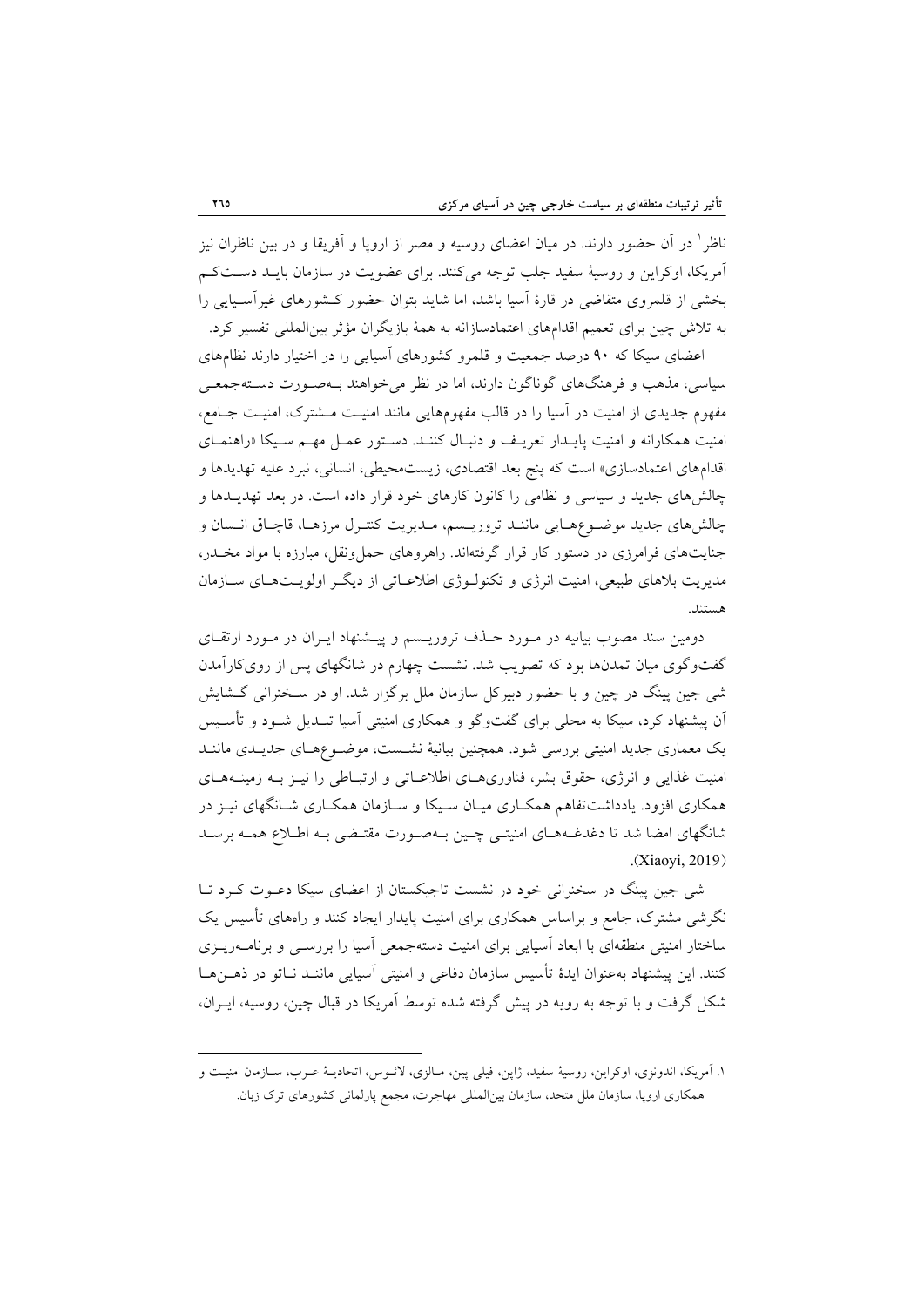تركيه و پاكستان ممكن است در شرايط خاصي گرايش به پيگيـري ايـن ايـده در دسـتور كـار تعدادي از اين كشورها قرار گيرد (3 2019: ,Yakiş(. كنفـرانسهـاي چهارگانـة اول سـيكا بـر مبارزه با تروريسم و افراطگرايي متمركز بود و حمايت كلي آمريكا را همـراه داشـت. ولـي در نشست دوشنبه براي نخستين بار مواضعي در پيش گرفت كه در تقابل مستقيم با منافع آمريكـا است كه نه فقط بهدنبال ايجاد ساختار دفاعي آسـيايي اسـت و بيـرونرفـتن آمريكـا از توافـق هستهاي را محكوم ميكند، بلكه در جريان كنفرانس رويارويي منافع دو عضو ناتو نيز به بحـث گذاشته شد و اين ميتواند چالشي جدي براي اعضا و راهبردپردازان ناتو باشـد. حتـي تـصور ايجاد ساختار دفاعي آسيايي با حضور چين، روسيه، هند و ايران براي ناتو يك كابوس است.

حال بايد منتظر باشيم و ببينيم بعد از شيوع بحران كرونا با بيش از 100 ميليون نفر مبـتلا و چند ميليون قربـاني، راهبـرد امنيتـي سـيكا ماننـد گذشـته متمركـز بـر مبـارزه بـا تروريـسم و افراطگرايي خواهد ماند يا مبارزه با بيماريهاي واگيردار و شايد تروريسم زيـستي نيـز بـه آن افزوده خواهد شد.

### **ب) سازمان همكاري شانگهاي**

اين سازمان مجمعي است كه با ابتكار چين بهمنظور همكاري كشورهاي بزرگ در حال توسعه يعني چين، روسيه و بعدها هند و ارتقاي روابط با كشورهاي آسياي مركزي تأسيس شده است. سازمان همكاري شانگهاي اينك 45 درصد جمعيت جهان، 23 درصد از وسعت كـرة زمـين و ٢٥ درصـد توليـد ناخـالص جهـاني را دربرمـي گيـرد (14 :Gabuev and Others, 2017). از بين هشت عضو دائمي شانگهاي <sup>ا</sup>و چهار عضو ناظر، <sup>٢</sup> دو كشور عضو شــوراي امنيــت ســازمان ملـل متحـد، دو مـصرفكننـدة مهـم انـرژي و سـه صـادركنندة مهـم نفـتوگـاز هـستند. در ميان شريکـهــاي ســازمان ٌ جمهــوري آذربايجــان در صـف صــادرکنندگان و ترکيــه در ميــان واردكنندگان مهم منابع انرژي به شمار ميآيند. هرچند سازمان در سـال 2001 بـا پـنج كـشور تأسيس شد، تقاضاي منطقهاي براي پيوستن بـه آن سـبب شـد در سـال 2004 راه بـراي ورود كشورهاي ناظر باز شود. از ميان كشورهاي ناظر هند و پاكستان توانستند بعد از 16 سال انتظار سرانجام در سال 2017 به عضويت كامل در آينـد. ايـران و افغانـستان نيـز در انتظـار پـذيرش درخواست عضويت كامل هستند. تركمنستان بهصورت مهمان در نشستهـا شـركت مـيكنـد .(Alimov, 2017: 5)

<sup>.</sup>1 چين، روسيه، هند، قزاقستان، پاكستان، تاجيكستان، ازبكستان و قرقيزستان.

<sup>.</sup>2 ايران، افغانستان، روسية سفيد و مغولستان.

<sup>.</sup>3 جمهوري آذربايجان، ارمنستان، تركيه، سريلانكا، كامبوج و نپال.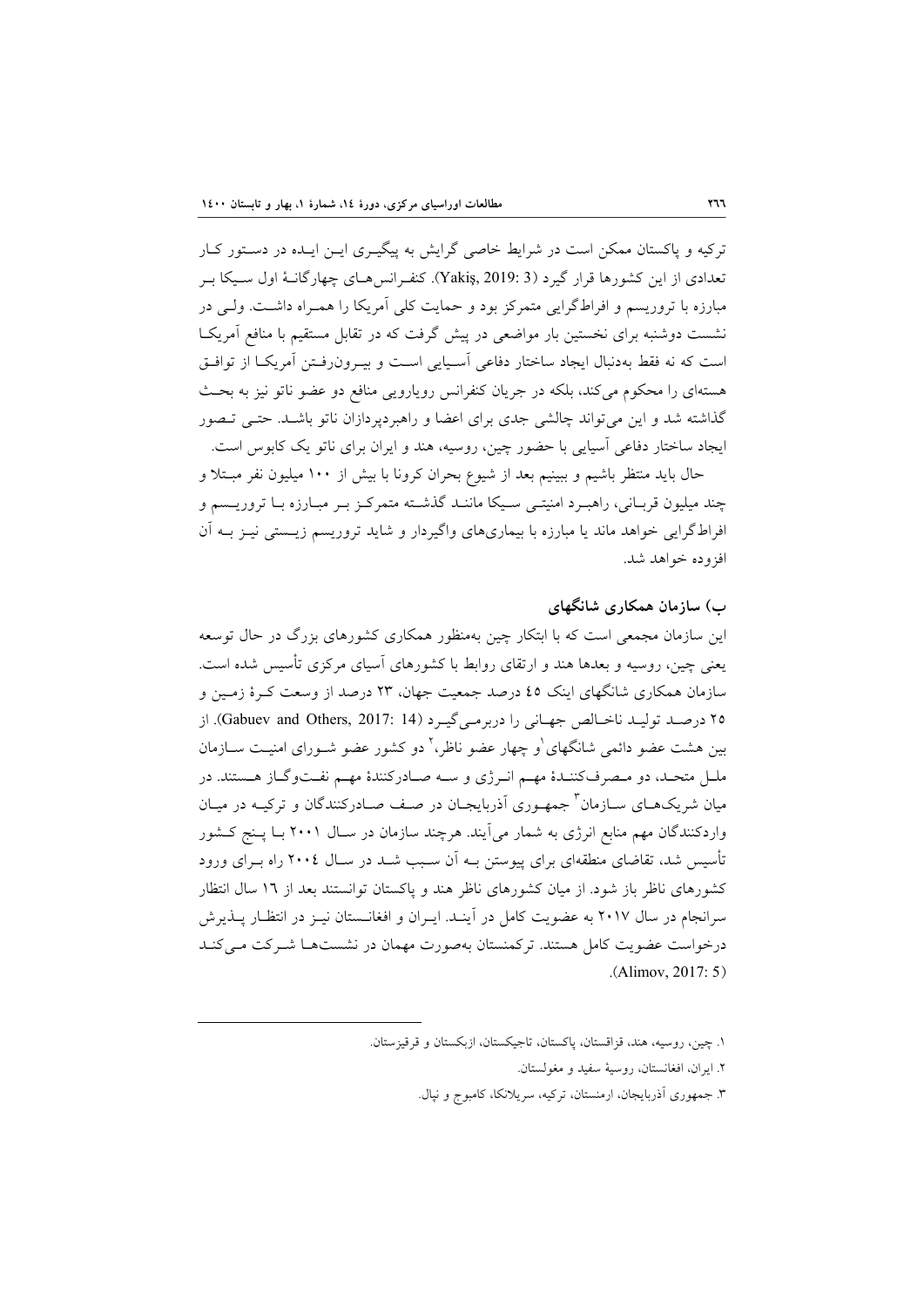برخلاف ديگر سازمانهاي منطقهاي كه با واگذاري بخشهايي از حاكميت ملي اعضا شكل گرفته است و ادامه حيات ميدهد، تلاش سازمان همكاري شانگهاي همواره اين بوده است كه خدشهاي به حاكميت ملي اعضا وارد نشود و دولتهاي عضو بتوانند به دور از هـر دغدغـهاي منافع ملي خود را دنبال كنند. حتي در زمينة اولويت اصلي سازمان يعني مبـارزه بـا تروريـسم، همواره تلاش شده است سياستهاي درپيش گرفتهشده تأثيري بر رژيمهـاي سياسـي نداشـته باشند و بيشتر در جهت تحكيم و ثبات بيشتر آنها حركت كند. در كنار دبيرخانة سازمان، تنهـا ركن دائمي آن ساختار ضدتروريـستي اسـت و سـازمان تـلاش مـيكنـد بـا اقـدامهـاي خـود سياستهاي ضدتروريستي اعضاي خود را تكميل كند (96-117 2012: ,Linn(.

تفاوت سازمان شانگهاي با ديگر سازمانهاي منطقـهاي توافـقهـاي مبـارزه بـا «سـه شـر» تروريسم، جدايي طلبي و افراطگرايي <sup>ا</sup>يا ارتقاي همسايگي مطلوب <sup>٢</sup> است كه از برنامههاي مهــم سازمان هستند، اما از موافقتنامههاي دوجانبه چين با ديگر اعـضا ناشـي شـدند. ايـن امـر در داخل سازمان نيز بهنوعي درست است. همين فلسفه بر روابط پكن، مسكو و دهلي حاكم است (29 2013: ,Aris(. كشورهاي عضو سازمان شانگهاي همة كشورهاي در حال توسـعه هـستند كه برداشتشان از امنيت دسته جمعي به ضرورت با كشورهاي توسعهيافته يكـي نيـست. بـراي نمونه، غير از موضوع شرهاي سهگانه، كشورهاي عضو دربارة مسائل مهم ديگر مانند تجـارت اسلحه، قاچاق مواد مخدر، مهاجرت و جرائم سازمانيافتة فرامرزي جهتگيريهاي شـبيه هـم دارند.

محور فعاليتهاي سازمان همكاري شانگهاي در آسياي مركزي را مـيتـوان از روي اسـناد مصوب آن تحليل كرد. مهـمتـرين اسـناد سـازمان كنوانـسيون شـانگهاي در مـورد مبـارزه بـا تروريسم، جداييeطلبي و افراطگرايي،<sup>۳</sup> اساسiامه، پيمان بلندمدت همسايگي مطلوب، دوسـتي و همکاری<sup>، و</sup> راهبرد توسعهٔ سال ۲۰۲۵° است که همکاریهای امنیتی را محور قرارداده اسـت تا بتواند از راه مهار ميل به افراطيگري در آسياي مركزي، چچن و سينكيانگ ثبات سياسـي و اجتماعي منطقه را تضمين كند. البته بايد توجه داشت كه سازمان شانگهاي نميخواهـد تبـديل به يك گروه نظامي يا حتي يك اتحاد امنيتـي شـود و بـرخلاف سـازمان پيمـان امنيـت دسـته جمعي، در زمينة كمك متقابل و نيروي نظـامي مـشترك هـيچگونـه پـيشبينـي در سـاختار يـا اسنادش انجام نداده است. اما مانورهاي نظامي مشتركي كه به مأموريتهاي صلح معروفند هـر دو سال يكبار با حضور نيروهاي مسلح كشورهاي عضو انجام ميشوند. روسها و چينيها در

<sup>1.</sup> Fight against the "three evils" of terrorism, separatism and extremism

<sup>2.</sup> Promotion of good neighborliness

<sup>3.</sup> The Shanghai Convention on Combating Terrorism, Separatism and Extremism

<sup>4.</sup> Treaty on Long-Term Good-Neighborliness, Friendship and Cooperation

<sup>5.</sup> Development Strategy of the SCO until 2025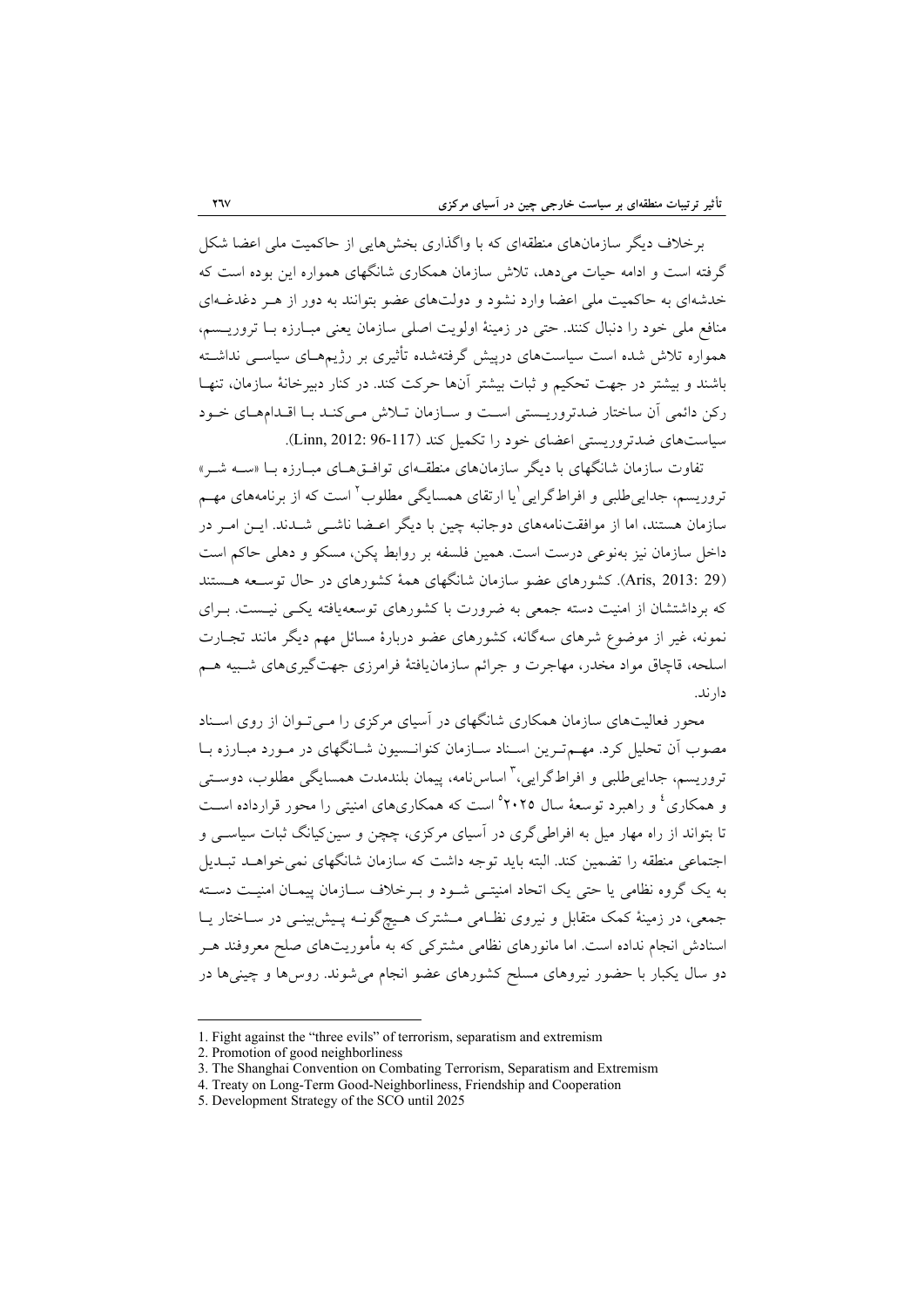آنها حضور چشمگيرتري دارند (378-406 2016: ,Haas(. بايد توجه داشت كـه چتـر امنيتـي روسيه و چين تا جايي كه مربوط به مبارزه با افراطگرايي اسلامي و جداييطلبي ميشود، مورد حمايت كشورهاي آسياي مركزي است، اما الگوي امنيتي كلي آنها گسترش روابط با آمريكا و ديگر كشورهاي غربي است و تمايلي ندارند زيرنفوذ پكن و مسكو قرار بگيرند.

دومـين اولويـت سـازمان شـانگهاي توسـعة اقتـصادي و اجتمـاعي اسـت كـه در قالـب سرمايهگذاري بـزرگ، طـرحهـاي زيربنـايي و راهروهـاي حمـلونقـل از سـوي چـين دنبـال ميشود. به بيان ديگر، پكن برخي هدفهاي خود در طرح يك كمربند و يك راه را بـهوسـيلة سازمان شانگهاي نيز دنبال ميكند. در جريـان بحـران بـينالمللـي مـالي سـال 2008 اعـضاي كمدرآمد سازمان شانگهاي توانستند با دريافت وامهايي از چين در مجموع به ارزش ده ميليارد دلار تا حدي به اقتصادهاي خود سروسامان بدهند. ساخت اتوباني براي وصـلكـردن روسـيه، قزاقـستان و قرقيزسـتان يـا راهآهـن چـين، قرقيزسـتان و ازبكـستان از ايـن طـرحهـا اسـت .(Godehardt, 2016: 143-146)

چين و روسيه كه نيم قرن رقيب ايدئولوژيك هم به حـساب مـيآمدنـد از زمـان تأسـيس سازمان همكاري شانگهاي ضمن حفظ رقابت قديمي و دفاع از منافع ملي خـود بـه همكـاري گستردهاي در زمينة امنيت اقدام كردهاند. اما با وجود ابتكار عمل و دست بازتر چين در ارتقاي همكاريهاي منطقهاي، اين امر بدون همدلي، موافقت و مشاركت روسيه بـه سـختي بـهدسـت ميآيد. روسيه بهدنبال تضمين حوزة نفوذ خود در آسياي مركزي، همكـاري همـراه بـا رقابـت خود را با چين توسعه داده است و ميكوشد ضمن افزايش نفوذ در ديگر مناطق جهـان نـسبت به ساخت دوبارة جهان چنـدقطبي، آنچـه در اختيـار دارد بـهكـار گيـرد. روسـيه بـزرگتـرين صادركنندة نفت به چين است. آنها بعد از بحران كريمه قـراردادي 400 ميليـارد دلاري بـراي عرضة گاز روسيه به چين به مدت 30 سال امضا كردند.

بنابراين سازمان همكاري شانگهاي چارچوب بينالمللي مناسـبي بـراي روسـيه اسـت كـه ميتواند جايگزيني براي غرب و اتحادية اروپايي باشد تا پس از تحولهاي اوكراين بـه همـراه آمريكا نسبت به تحريم روسيه اقدام كرد (123-142 2017: ,Skalamera (و براي چـين بعـد از جنگ تجاري آمريكا در سال ٢٠١٩، آسياي مركزي و هند بازار مناسـبي بـه حـساب مـيآينـد. شايد بتوان گفت رابطة همزمان تفاهم بين پوتين و شي جين پينگ سـبب همكـاري دو كـشور شده است. زمينههايي مانند حملونقل، انرژي، مخابرات و همكاريهاي دفاعي در زمرة روابط جديد دو كشور هستند و مسكو توانست پس از تحريم غرب شركتهاي بزرگ خود را ماننـد گازپروم، روسنفت و گاز مايع يامال را با كمك چين فعـال نگـه دارد و هـردو در طـرحهـاي آسياي مركزي حـضور يابنـد (28 2018: ,Carlson(. در سـازمان شـانگهاي يـك تقـسيم كـار دوفاكتو بين دو قدرت منطقهاي به وجود آمده است. روسيه تأمينكنندة اصلي امنيت، مرتبط بـا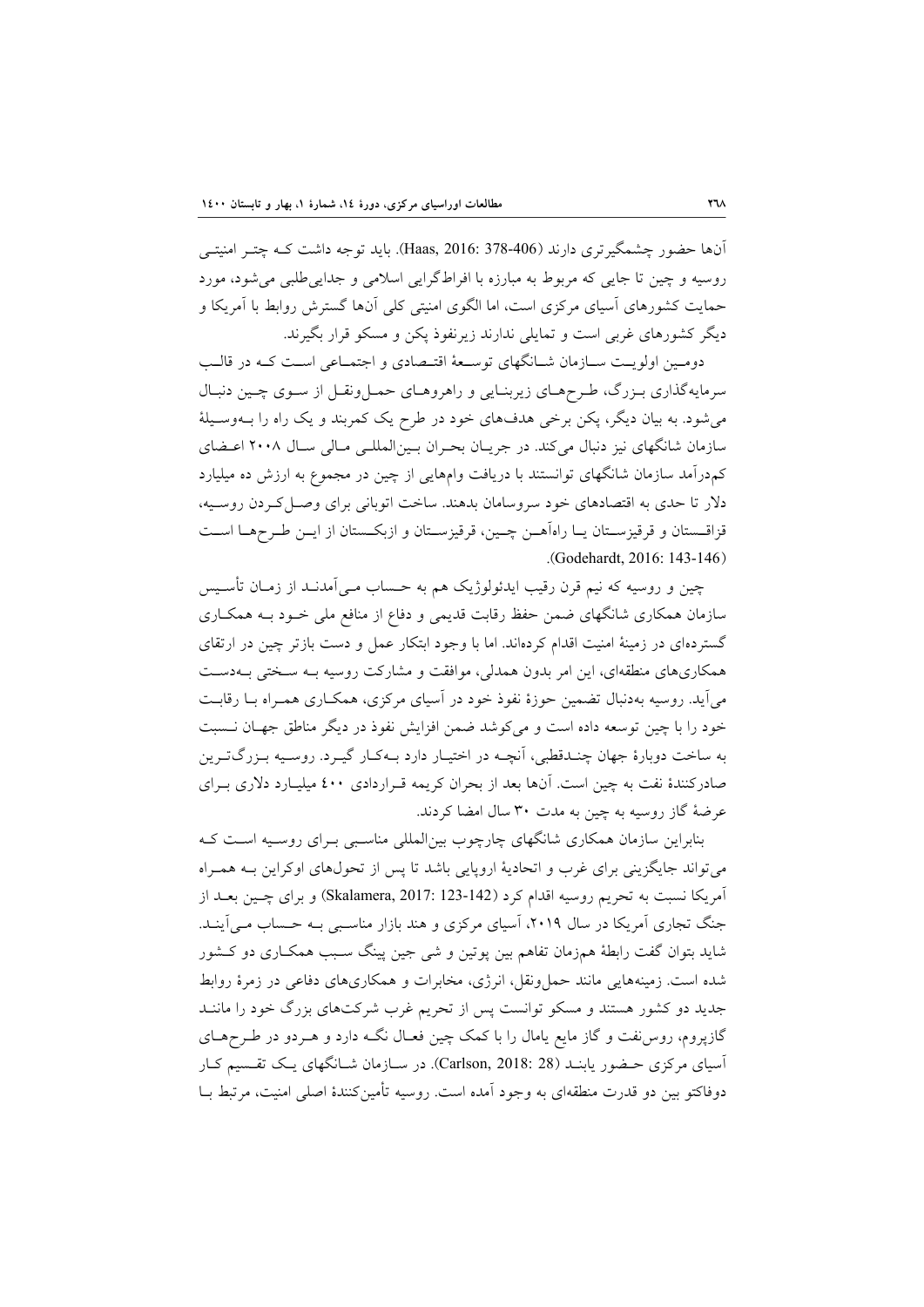شبكههاي امنيتي محلي و پايگاههاي نظامي در سه كشور از پنج كشور آسياي مركزي است، در حالي كه چين قدرت اقتصادي منطقه، وامدهندة اصلي پول و شـريك اول تجـاري همـسايگان غربي خود است (Kenneth and Others, 2017: 73).

سازمان شانگهاي براي چين بازكنندة دري به آسـياي مركـزي اسـت كـه در آن نخبگـان و روشنفكران زيرنفوذ عميق مسكو قرار داشتند و احساسات ضدچيني در ميان جمعيت بـهطـور كامل محسوس بود، ولي امروز چين بهعنوان يك شريك اقتصادي و سرمايهگذار پذيرفته شـده است، هرچند كه سوءظن هنوز وجود دارد. در اين راه چين تـلاش مـيكنـد منـافع روسـيه در آسياي مركزي را به چالش نكشد، اما اين موضوع دير يا زود ممكن است در زمينههاي مختلف بروز كند. براي نمونه، تأسيس خط لولة نفتي بين چين و قزاقستان يا خط لولة گاز بين چـين و قرقيزستان در سالهاي 2006 تا 2009 انحصار روسيه در انتقال انرژي منطقـه را از ميـان بـرد. براي اعضاي كوچكتر سازمان رقابت ميان روسيه و چين يك امتياز به حـساب مـيآيـد و بـا منافع سياست خارجي آنها سازگارتر اسـت و مـيتواننـد از الگـوي موازنـه ميـان دو قـدرت منطقهاي در سياست خارجي خود استفاده كنند (193 2008: ,Allison (تا بتوانند سرمايهگذاري مورد نياز خود را جذب كنند، به تجارت منطقهاي بپيوندند و در طرحهاي حملونقل منطقهاي مشاركت كنند. بهطور كلي چين برخلاف تأكيد بر مسائل ژئوپليتيك و ژئواكونوميك بهصورت همزمان در شرق آسيا و در آسياي مركزي هدفهاي خـود را از راه همكـاريهـاي اقتـصادي، طرحهاي زيربنايي و سرمايهگذاري دنبال ميكند، در حالي كه بـراي مـسكو مـسائل دفـاعي و امنيتي اولويت بيشتري دارد (252 2018: ,Fels(.

شرايط امنيتي در آسياي مركزي همواره پس از فروپاشي اتحاد شوروي حساس و شـكننده بوده و موضوع افغانستان نقش مهمي در اين پيچيدگي داشته اسـت، چـون بيـشتر گـروههـاي افراطگرا و تروريست، قاچاقچيان مواد مخدر، قاچاقچيان اسلحه و انسان در آن كشور حـضور و فعاليت دارند و سرريز اين امور به كشورهاي همسايه، همـة آنهـا را بـا بـي ثبـاتي روبـهرو ميسازد. چين و روسيه نظـر مـشابهي دربـارة حـضور آمريكـا در منطقـه بعـد از حملـههـاي تروريستي 11 سپتامبر، عمليات ناتو در افغانستان، پايگاههاي آمريكا در ازبكستان و قرقيزسـتان داشتهاند. بيانية سال 2005 سازمان شانگهاي دربارة ضرورت خروج نيروهاي نظامي آمريكـا از منطقه تأييدي بر اين موضوع بود. مسئلة ديگري كه همگرايي بين دو كشور را در همكـاري در سازمان شانگهاي و آسياي مركزي افزايش بخشيده است تمايل چين به مشاركت در طرحهـاي روسيه در خاور دور و قطب شمال است (2018 ,Stronsky(. البته بايد در نظر داشت در همـة موارد سازمان شانگهاي جهتگيري واحدي ندارد و در ارتباط با بعضي مسائل واگرايـي ميـان روسيه و چين بر تصميمهاي اين سازمان تأثير ميگذارد. براي نمونه، پيشنهاد روسـيه در مـورد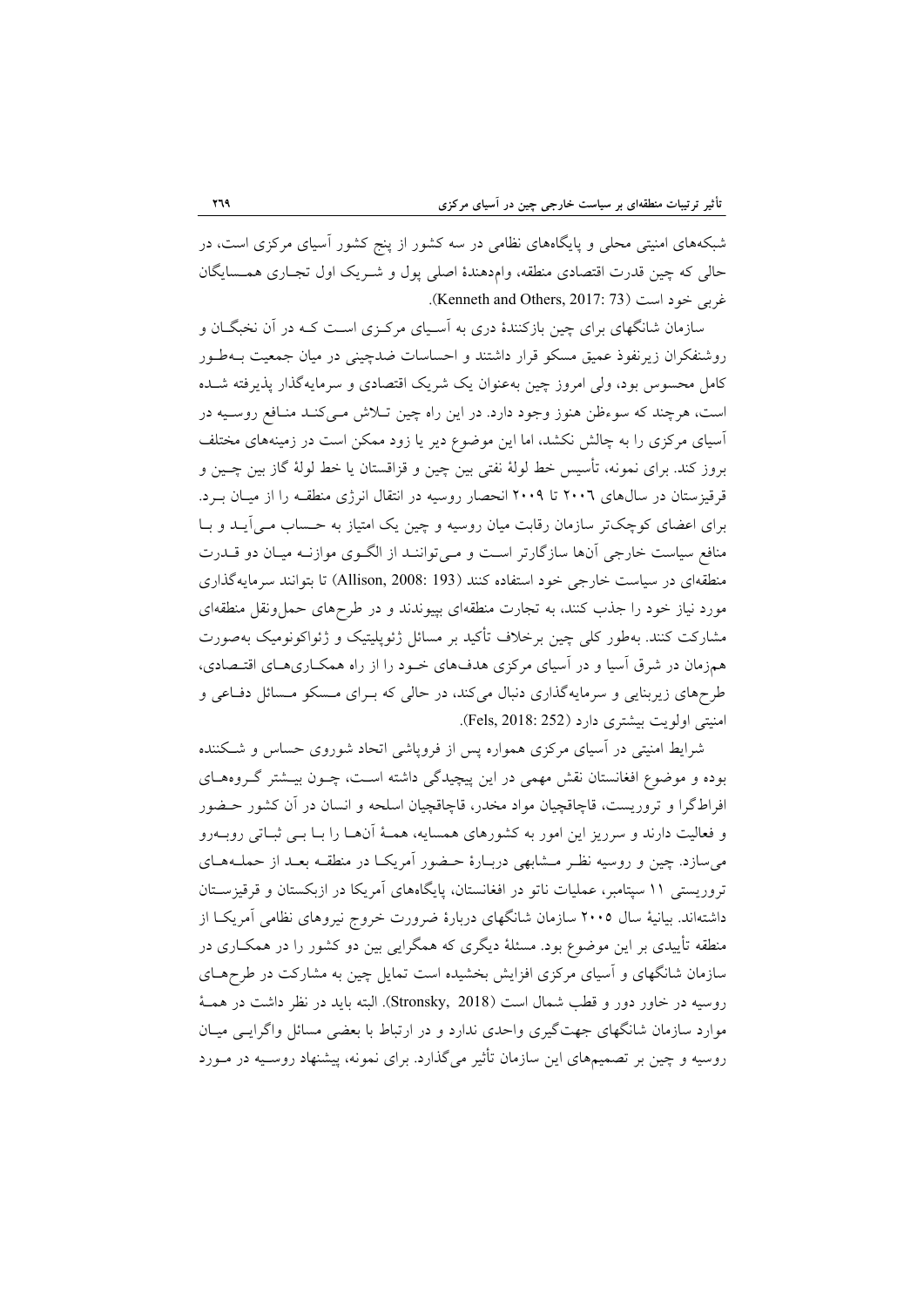يكپارچگي يا مانورهاي نظامي مشترک بــا ســازمان پيمــان دفــاع مــشترک ٰ را چــين نپــذيرفت .(Lanteigne, 2017: 119-138)

بدين ترتيب بهصورت كلي ميتوان ادعا كرد كه عامـلهـاي همگرايـي در سـازمان رو بـه افزايش است و بقية نهادهاي ايجادشده توسط پكن مانند يك كمربند و يك راه، بانـك توسـعة سرمايهگذاري زيربنايي آسيايي، صندوق راه ابريشم و بانك توسعة بريكس نيز مـورد حمايـت كشورهاي منطقه قرار گرفته است و آنها را بهنوعي جهتگيري مشترك در مسائل بينالمللـي هدايت ميكند (436-460 2013: ,Huasheng(.

#### **نتيجه**

چين در پايان قرن بيستم بهتدريج خود را آماده ميكرد تا تغييرهايي در سياست خارجي خـود ايجاد كند و وزني سياسي معادل وزن اقتصادي خود در معادلات جهاني بيابد. تغيير رهبري در آمريكا و چين، مشاركت پكن در رهبري، جهانيشدن را تسريع كـرد. چندجانبـهگرايـي جـاي خود را به دوجانبهگرايي داد. آمريكا از سازمانها و كنوانسيونهاي بينالمللي متعـددي خـارج شد و بهسوي توافقهاي دوجانبه روي آورد. در مقابـل چـين نيـز اقـدام بـه تقويـت سياسـت منطقهاي خود كرد و با تعريف جديدي از سياست همسايگي در جذب همسايگان غربي خـود بهصورت دوجانبه تلاش كرد. به موازات آن، با استفاده از سازمانهـاي بـينالمللـي و ترتيبـات منطقهاي هدفها و منافع خود را در چارچوب چندجانبه جستوجو ميكنـد و در كـشورهاي هدف نيز دست به رقابت با آمريكا زده است. نتيجة دو سال مذاكره چين و آمريكا تنش بيـشتر بود. دوران جديدي آغاز شد كه با عنوانهايي چون جنگ سرد جديد، جنگ تجـاري و جنـگ فناوري بين آمريكا از يكسو و چين و روسيه از سوي ديگر شناخته ميشود.

ساخت و تقويت نهادهاي منطقهاي مانند يك كمربند و يك راه، سيكا و سازمان همكـاري شانگهاي در همين زمينه انجام شده است و برنامة تأمين امنيت آسيا توسط آسياييها در سـيكا نشاندهندة هدف آشكار چين در كنارگذاشـتن آمريكـا از ترتيبـات منطقـهاي آسياسـت. طـرح خواستههاي رهبر چين در مورد ساختار عملياتي امنيتي آسيايي، رهبر روس در مـورد افـزايش همگرايي اقتصادي، رئيس جمهور ايران دربارة بهكارگرفتن مواضع مشترك در برابر اقـدامهـاي يكجانبه و غيرقانوني كشورهاي ديگر و رئيسجمهور تركيـه در مـورد مالكيـت بيـشتر سـيكا توسط اعضا گامهاي مهمي در اين زمينه هـستند تـا پكـن بتوانـد از راه مبـارزه بـا تروريـسم، افراطي گري و جدايي طلبي در آسياي مركزي مرزهاي غربي خود را ايمن و استان سـين كيانـگ را آرام و امن سازد.

<sup>1.</sup> Common Security Treaty Organization (CSTO)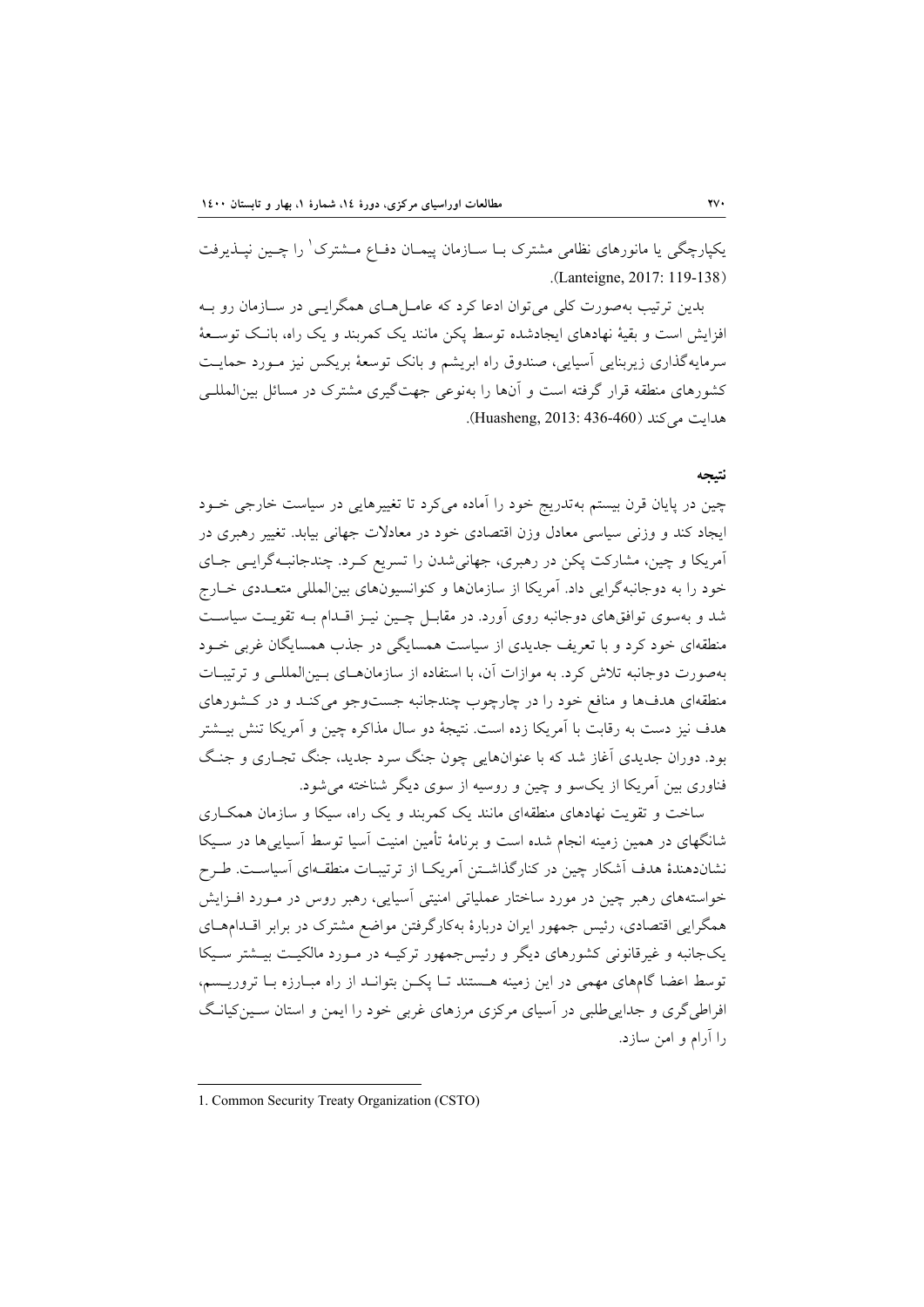1 در زمينة اقتصادي نيز چين همانطور كه موافقتنامة «مشاركت اقتصادي جامع منطقـهاي» را با همسايگان شرقي خود در آسهآن امضا كرد تا بتواند در رقابت منطقهاي با ژاپـن و كـره را برنده شود، همسايگان غربي خود را در طرح يك كمربند و يك راه شريك كـرد و بـا اجـراي طرحهاي زيربنايي در زمينة انرژي، حملونقل، كشاورزي حـضور خـود در بـازار آن كـشورها زمينة نفوذ شركتهاي آمريكايي و اروپايي را كاهش داد و حضور بلندمدت خود در امنيـت و تجارت منطقه را تضمين كرد.

هرچنـد از نظـر جغرافيـايي، شـرق آسـيا حـوزة نفـوذ طبيعـي چـين بـهنظـر مـيرسـد و سرمايهگذاريهاي چين در آن منطقه بسيار مهم و چشمگير است، روند كند همگرايـي در بـين اعضاي آسهآن و همگرايي زياد برخي از اعضاي آن مانند سنگاپور، تايلند و فيليپين بـا آمريكـا سبب شده است چين به اين نتيجه برسد كـه از ايـن بـه بعـد، آسـياي مركـزي و غـرب آسـيا استعداد، سرعت و ميل بيشتري براي همكاريهاي امنيتي و اقتصادي خواهد داشت. استفاده از سازمانهاي ترتيبات منطقهاي و مسئوليت دستهجمعي آنها ميتواند چين را بـهعنـوان شـريك قابلاعتماد منطقهاي جايگزين غرب و روسيه كند تا از برخـورد و تعـارض مـستقيم بـا ديگـر قطبهاي قدرت جهاني پرهيز كند.

#### **References**

- Aghaei, S. D. and M. J. Ghahramani (2019), "China's Orientation toward the Shanghai Cooperation Organization in the Light of its New Foreign Policy (from 2013 to 2018)", **Central Eurasia Studies**, Vol. 12, No. 2, pp. 291-307 [in Persian].
- Alimov, Rashid (2017), "SCO Agenda is an Agenda for Region-Wide Development", **SCO**, Dec. 19, Available at: http://eng.sectsco.org/ news/20171219/367739.html, (Accessed on: 11/12/2019).
- Allison, Roy (2008), "Virtual Regionalism, Regional Structures and Regime Security in Central Asia", **Central Asian Survey**, Vol. 27, No. 2, pp. 185-202.
- Aris, Stephen (2013), "Shanghai Cooperation Organization: Mapping Multilateralism in Transition, **International Peace Institute**, No. 2, pp. 1-29
- Atai, Farhad (2013), **Researches on the Middle East, Central Asia and Caucasia**, Tehran: Mizan [in Persian].
- Bayou, Céline (2016), "Les Hydrocarbures Centrasiatiques à la Croisée des Chemins", **Questions Internationales**, No. 82, pp. 51-58.

<sup>1.</sup> Regional Comprehensive Economic Partnership (RECP)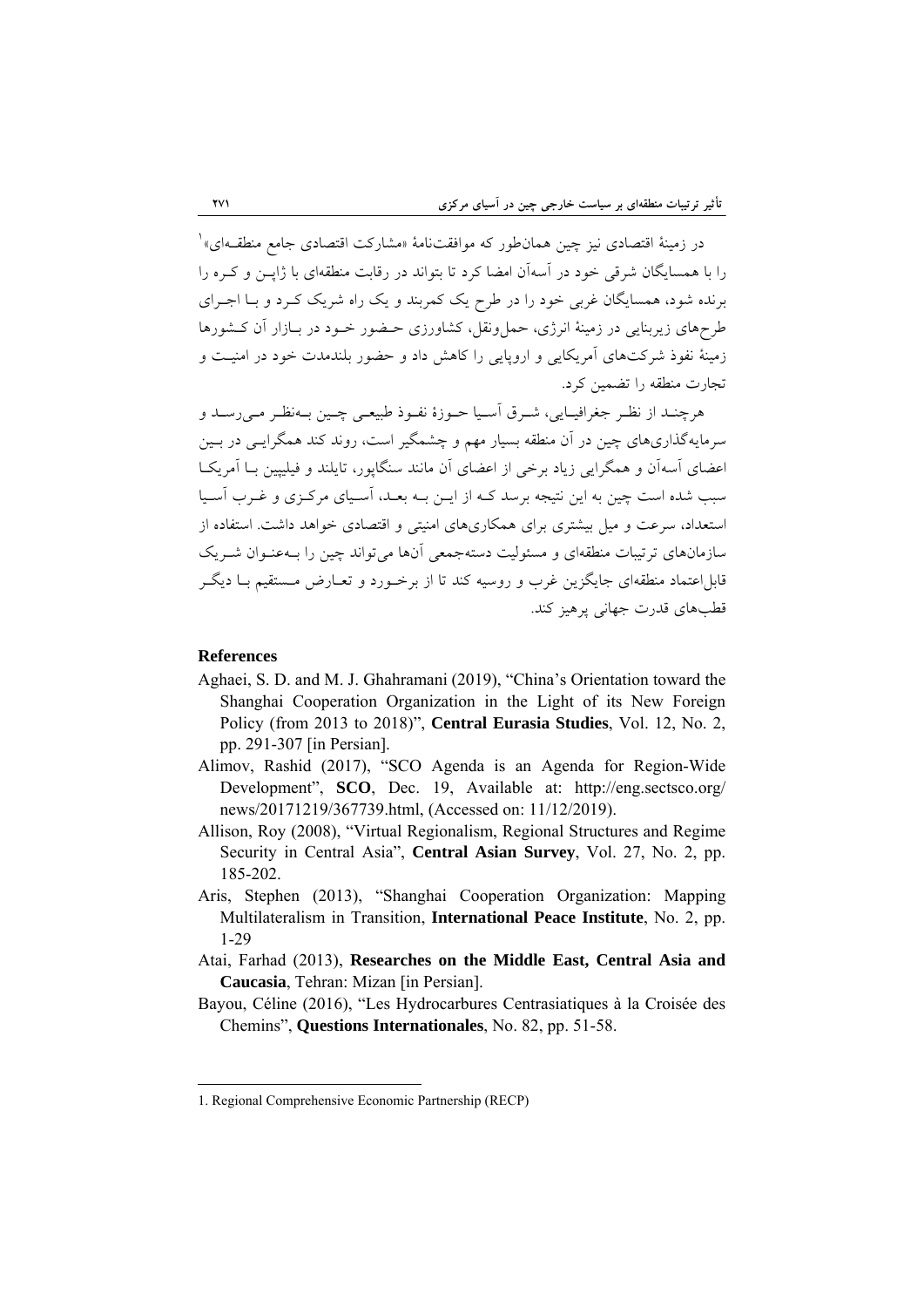- Berdiyev, A. and Nurettin Can (2020), **The Importance of Central Asia in China's Foreign Policy and Beijing's Soft Power Instruments**, Available at: https://www.researchgate.net/publication/347732997\_ THE\_IMPORTANCE\_OF\_CENTRAL\_ASIA\_IN\_CHINA'S\_FOREIGN POLICY AND BEIJING'S SOFT POWER INSTRUMENTS, (Accessed on: 29/5/2021).
- Bian, Yanjie (2019), **Guanxi: How China Works**, Medford, Mass, Polity Books.
- Bolonina, Alexandra (2019), "Security Dimension of China's Presence in Central Asia", Asia Focus#108, Thucydides Centre, University Pantheon Assas, Available at: https://www.iris-france.org/wp-content/uploads/ 2019/04/Asia-Focus-108-Eng.pdf, (Accessed on: 19/10/2019).
- Carlson, Brian G. (2018), "Room for Maneuver: China and Russia Strengthen Their Relations", in: Oliver Thränert and Martin Zapfe (eds.), **Strategic Trends 2018: Key Developments in Global Affairs**.
- "Chinese Companies Energy Activities in Emerging Asia" (2019), **IEA**, Available at: https: www.iea.org/reports/Chinese-companies-energyactivities-in-emerging-asia, (Accessed on: 3/2/2020).
- Devermont, Jude and Catherine Chiang (2019), "Assessing Risks Chinese Investments Sub-Saharan African Ports", Available at: https://www.csis.org/analysis/assessing-risks-chinese-investments-subsaharan-african-ports, (Accessed on: 28/9/2019).
- Fels, Enrico (2018), "The Geopolitical Significance of Sino-Russian Cooperation in Central Asia for the Belt and Road Initiative", in: **Rethinking the Silk Road**, Singapore: Palgrave Macmillan, pp. 247-267.
- Gabuev, A., P. Haenle, R. Mohan and D. Trenin (2017), "The Shanghai Cooperation Organization at Crossroads: Views from Moscow, Beijing and New Delhi", **Carnegie Moscow Centre**, Available at: https://carnegie.ru/commentary/71205, (Accessed on: 17/11/2018).
- Glaser, Bonnie S. and Evan S. Medeiros (2007), "The Changing Ecology of Foreign Policy-Making in China: the Ascension and Demise of the Theory of 'Peaceful Rise'", **China Quarterly**, Vol. 190, pp. 291-310.
- Godehardt, Nadine (2016), "The Chinese Constitution of Central Asia: Regional and Interwind Actors of International Relations", **Liberal Studies**, Vol. 1, No. 1, pp. 143-146.
- Haas, Marcel (2016), "War Games of the Shanghai Cooperation Organization and the Collective Security Treaty Organization: Drills on the Move!", **The Journal of Slavic Military Studies**, Vol. 29, No. 3, pp. 378-406.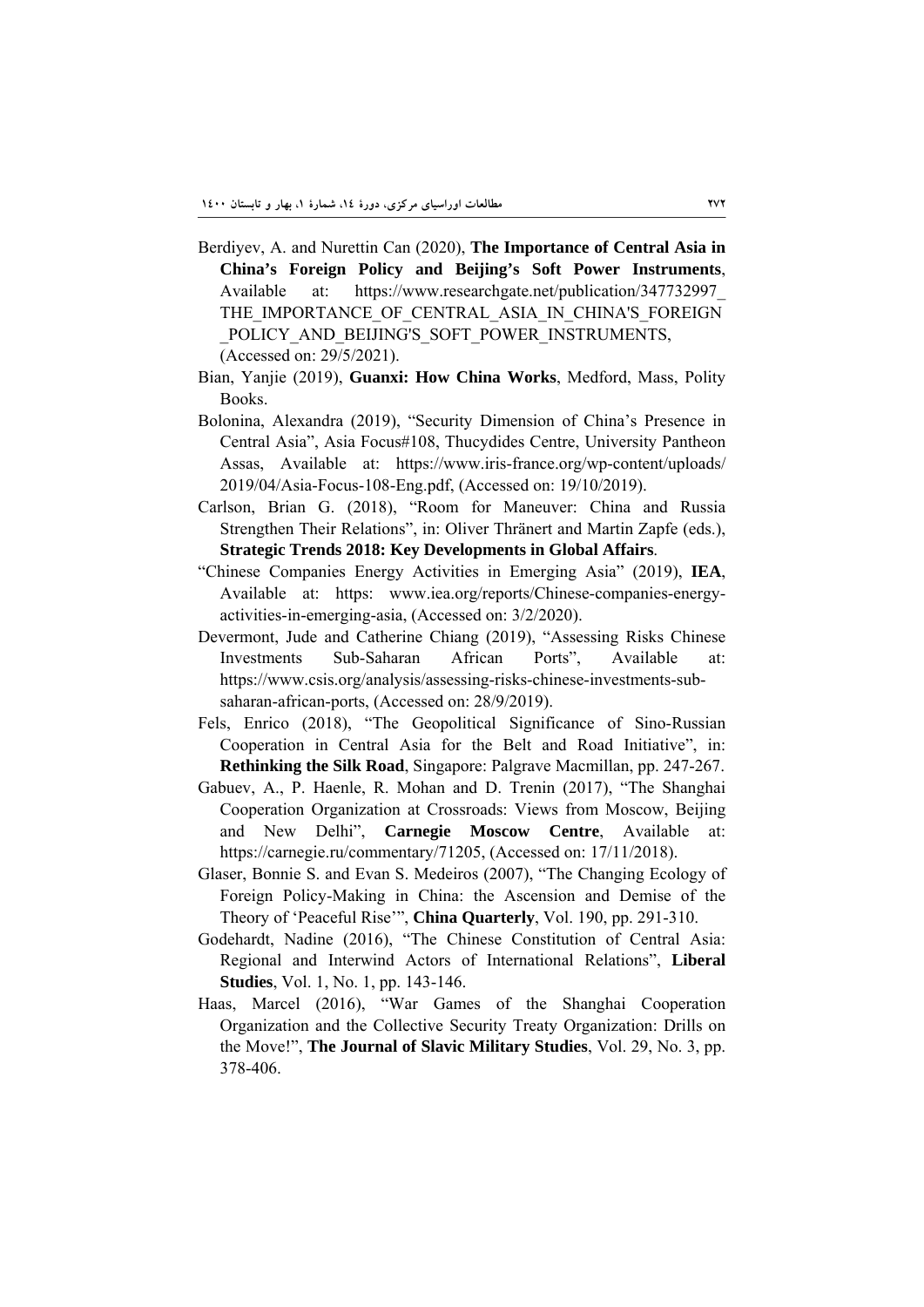- Huasheng, Zhao (2013), "China's View of and Expectations from the Shanghai Cooperation Organization", **Asian Survey**, Vol. 53, No. 3, pp. 436-460.
- Hui, Feng (2016), **The Politics of China's Accession to the World Trade Organization: the Dragon Goes Global**, Routledge Contemporary China Series, Geneva, World Trade Organization.
- Kenneth, A., P. Saunders and J. Chen (2017), "Chinese Military Diplomacy, 2003-2016: Trends and Implications", **China Strategic Perspectives 11**, Washington, D.C.: National Defense University Press, Available at: https://ndupress.ndu.edu/Portals/68/Documents/stratperspective/china/Ch inaPerspectives-11.pdf?ver=2017-07-17-153301-093, (Accessed on: 22/12/2019).
- Koolaee, Elaheh (2019), "Reasons and Causes of Non-Securitization in Central Asia", **Central Asia and the Caucasus Studies**, Vol. 25, No. 106, pp. 121-157 [in Persian].
- Lanteigne, Marc (2017), "Russia, China and the Shanghai Cooperation Organization: Diverging Security Interests and the 'Crimea Effect'", Springer Link, pp. 119-138, Available at: https://link.springer.com/ chapter/10.1007/978-3-319-69790-1\_7, (Accessed on: 18/2/2017).
- Lanteigne, Marc (2019), **Chinese Foreign Policy: an Introduction**, 4th Edition, Routledge.
- Linn, Johannes F. (2012), "Central Asian Regional Integration and Cooperation: Reality or Mirage?", in: **Eurasian Integration Yearbook**, Eurasian Development Bank, pp. 96-117.
- Putz, Catherine (2018), "Silk Road Fever and Another Corruption Report", **The Diplomat**, Jan. 6, Available at: https://thediplomat.com/2018/01/ silk-road-fever-and-another-corruption-report/, (Accessed on: 7/8/2019).
- Roy, D. (1998), "Chinese Foreign Policy and International Relations Theory", in: **China's Foreign Relations**, London: Palgrave.
- Shafiee, N. and E. Fallahi (2020), "Assessment of China's Strategy in South Caucasus", **Central Eurasia Studies**, Vol. 13, No. 2, pp. 515-542 [in Persian].
- Shahbazov, Fuad (2018), "To Europe by Way of Azerbaijan's Trans-Caspian Gateway", **The Diplomat**, Feb. 16, Available at: https://thediplomat.com/ 2018/02/china-to-europe-by-way-of-azerbaijans-trans-caspian-gateway/, (Accessed on: 17/1/2019).
- Skalamera, Morena (2017), "Russia's Lasting Influence in Central Asia", **Global Politics and Strategy**, Vol. 59, Issue 6, pp. 123-142, Available at: https://www.tandfonline.com/doi/abs/10.1080/00396338.2017. 1399731 (Accessed on: 19/5/2019).